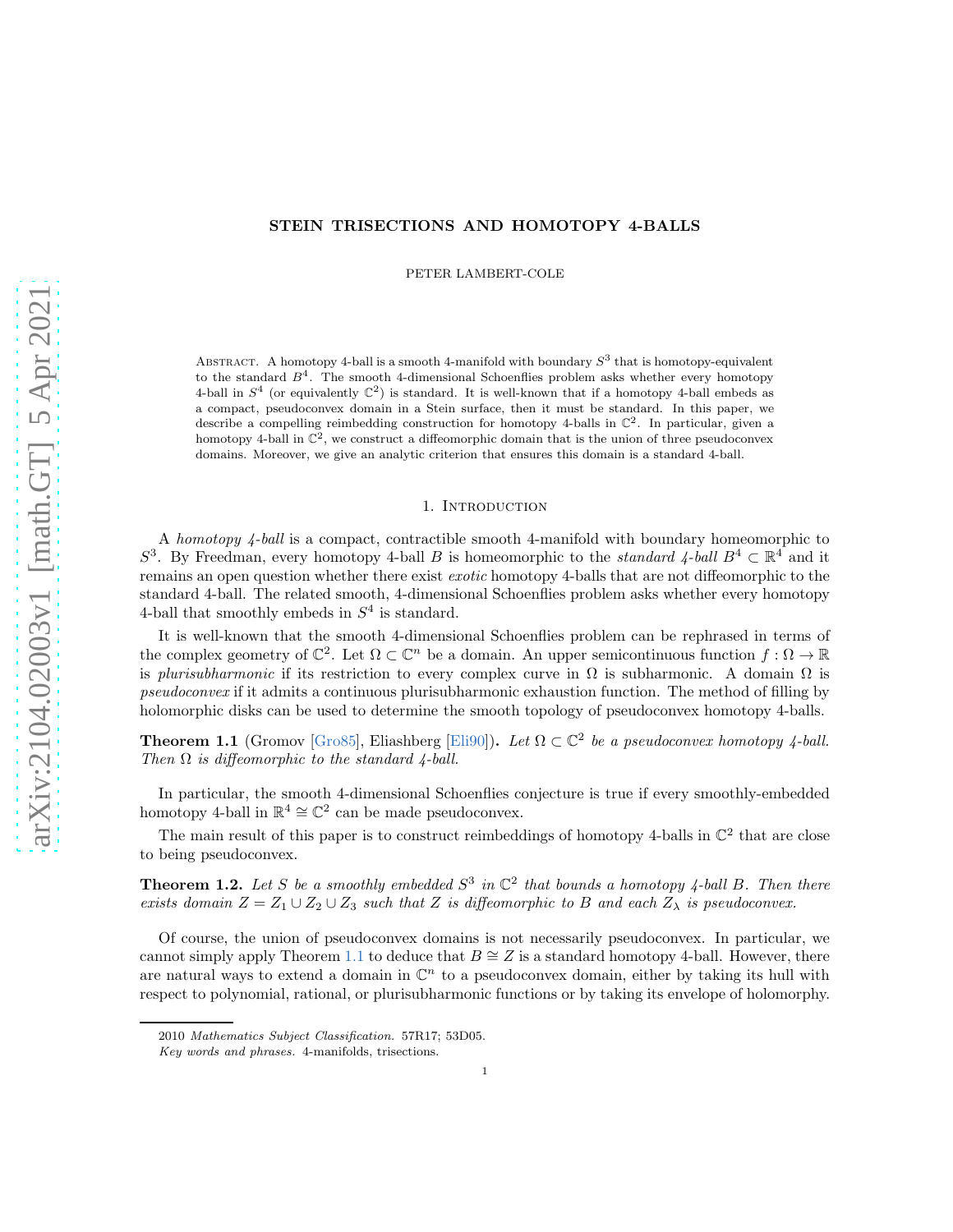Question 1.3. Let Z be the domain constructed in Theorem [1.2.](#page-0-1)

- (1) What are the polynomial/rational/plurisubharmonic hulls of  $Z$ ?
- (2) What is the envelope of holomorphy of  $Z$ ?

We can give an analytic criterion that ensures  $Z$  is pseudoconvex. Morally speaking, the domain Z is an attempt to reconstruct B as an analytic polyhedron. The boundary  $\partial Z$  is stratified and the top-dimensional strata are Levi-flat and foliated by holomorphic disks. The codimension-1 trisection spine  $S = V_1 \cup V_2 \cup V_3$  (see Section [5\)](#page-14-0) plays the role of the spine or arete of the analytic polyhedron. If  $Z$  is an analytic polyhedron, then every holomorphic function on  $Z$  reaches its maximum modulus along this spine.

Here, the converse implies that  $Z$  is pseudoconvex and therefore a standard 4-ball. Specifically, let  $Z \subset \Omega \subset \mathbb{C}^2$  be a domain. For every holomorphic function f on  $\Omega$  and compact set  $K \subset \Omega$ , let  $|f|_K$ denote the maximum modulus that f attains on K. The Shilov boundary of Z in  $\Omega$  is the smallest closed subset K such that  $|f|_Z = |f|_K$  for all holomorphic functions on  $\Omega$ .

<span id="page-1-0"></span>**Theorem 1.4.** Suppose that the trisection spine S is the Shilov boundary for Z in  $\Omega$ . Then Z is pseudoconvex and diffeomorphic to the standard 4-ball.

It would be very interesting to give topological criteria in terms of a trisection diagram that ensure  $S$  is the Shilov boundary of Z.

1.1. Stein trisections. The proof of Theorem [1.2](#page-0-1) relies on new results on trisections of 4-manifolds, especially of Stein trisections.

**Definition 1.5.** A trisection of a closed 4-manifold is a decomposition  $X = X_1 \cup X_2 \cup X_3$  such that

- (1) each  $X_{\lambda}$  is a diffeomorphic to a 4-dimensional 1-handlebody with  $b_1 = k_{\lambda} \geq 0$ .
- (2) each double intersection  $H_{\lambda} = X_{\lambda} \cap X_{\lambda-1}$  is a 3-dimensional 1-handlebody of genus  $g \ge 0$ , and
- (3) the triple intersection  $\Sigma = X_1 \cap X_2 \cap X_3$  is a closed surface of genus g.

Furthermore, a *relative trisection* of a compact 4-manifold with boundary is a decomposition  $X =$  $X_1 \cup X_2 \cup X_3$  satisfying the first two criteria above as well as

- (1) the triple intersection  $\Sigma$  is a properly embedded surface  $\Sigma$  of genus g and  $p \ge 1$  boundary components
- (2) the boundary  $\partial H_{\lambda}$  is a compact surface of genus  $g' \leq g$  and p boundary components
- (3) the intersection  $X_\lambda \cap \partial X$  is homeomorphic to  $\Sigma_{g,p} \times [0,1]$ .

The *spine* of a (relative) trisection is the union  $H_1 \cup H_2 \cup H_3$  of the 3-dimensional strata. The well-known result of Laudenbach-Poénaru [\[LP72\]](#page-16-2) implies that the 4-dimensional pieces can be glued in uniquely, up to diffeomorphism. Therefore the spine of a trisection determines the diffeomorphism type of the 4-manifold.

The standard 4-ball admtis a unique relative trisection  $\mathcal{T}_0$  where the central surface is a disk. Furthermore, there is a (interior) stabilization operation that increases both the genus of the central surface of a (relative) trisection and some  $k_{\lambda}$  by one. We say that a relative trisection of  $B^4$  is standard if it can be obtained from  $\mathcal{T}_0$  by a sequence of interior stabilizations.

Following Meier–Schirmer–Zupan [\[MSZ16\]](#page-16-3) and by analogy with Heegaard splittings, we say that a (relative) trisection is *reducible* if there exists a simple closed curve  $\delta \subset \Sigma$  that bounds a disk  $V_\lambda \subset H_\lambda$ for each  $\lambda = 1, 2, 3$ . Consequently, each pair  $V_{\lambda} \cup V_{\lambda+1}$  is an embedded 2-sphere in  $\partial X_{\lambda}$ , which bounds a 3-ball  $B_\lambda \subset X_\lambda$ . The union  $S = B_1 \cup B_2 \cup B_3$  is a smoothly embedded 3-sphere that unique defined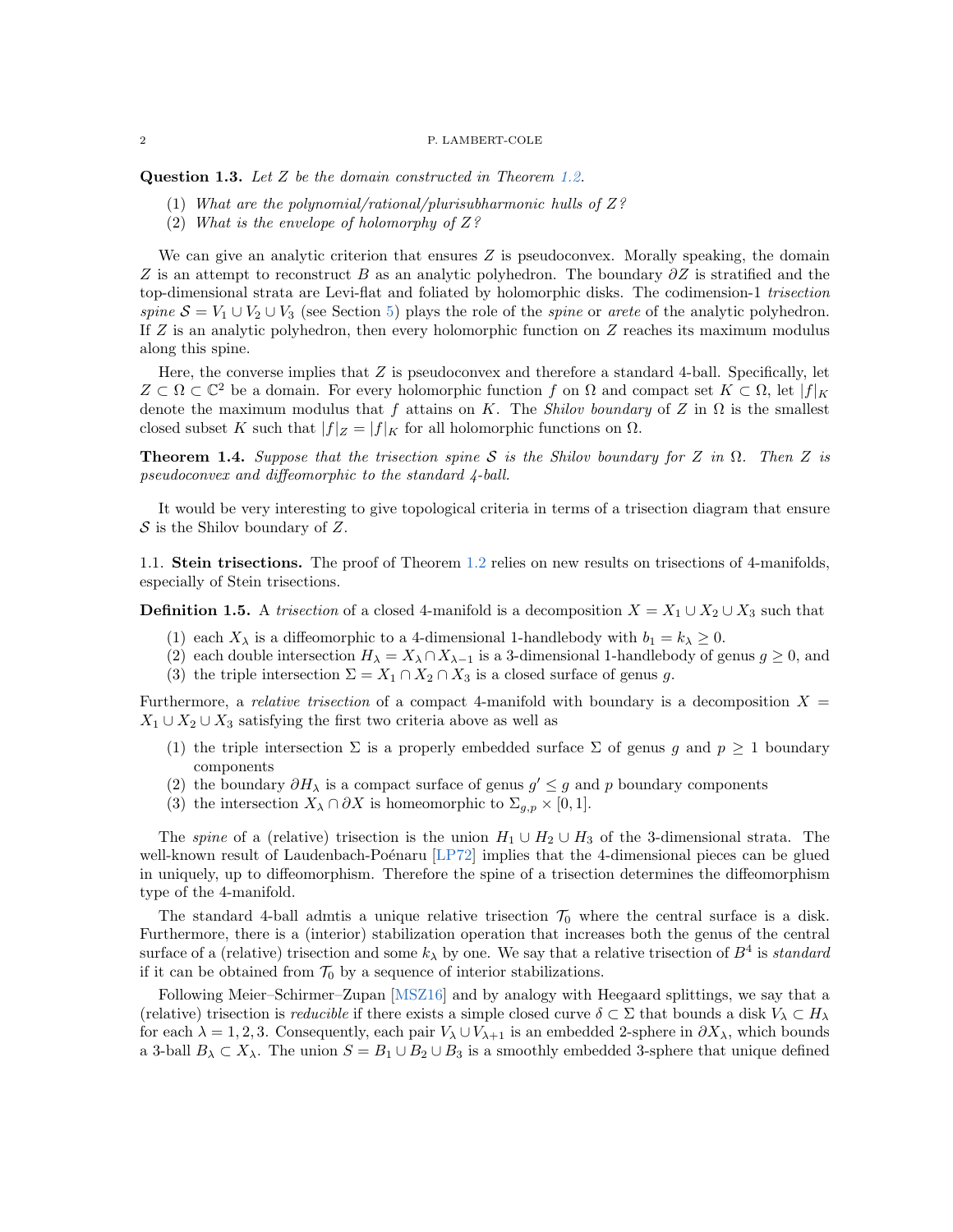up to diffeomorphism. Conversely, we say that a (relative) trisection is *reducible* with respect to  $S \subset X$ if the trisection stratifies  $S$  into a triple of 3-balls as above.

**Theorem 1.6.** Let  $S \subset X$  be a smoothly embedded  $S^3$ . Then

- (1) there exists a (relative) trisection of  $X$  that is reducible with respect to  $S$
- (2) if  $\mathcal T$  is any (relative) trisection of X, it can be (interior) stabilized a finite number of times to obtain a (relative) trisection that is reducible with respect to S.

Finally, let  $\Omega$  be a domain in a complex surface. Recall that  $P \subset \Omega$  is an *analytic polyhedron* if there exists holomorphic functions  $f_1, \ldots, f_k : \Omega \to \mathbb{C}$  such that

$$
P = \{ z \in \Omega : |f_1(z)|, \ldots, |f_k(z)| \le 1 \}
$$

In particular, analytic polyhedra are pseudoconvex and therefore Stein domains.

**Definition 1.7.** Let Z be a compact domain in a complex surface. A *Stein trisection* of Z is a (relative) trisection decomposition  $Z = Z_1 \cup Z_2 \cup Z_3$  such that each  $Z_\lambda$  is an analytic polyhedron. Let  $\mathcal T$  denote the induced smooth trisection of Z. In this case we say that  $\mathcal T$  admits a Stein structure.

The notion of a *Stein trisection* of a complex surface was introduced in [\[LM18\]](#page-16-4), where it was shown that the standard trisection of  $\mathbb{CP}^2$  is Stein [\[LM18\]](#page-16-4). Zupan has recently constructed Stein trisections of hypersurfaces in  $\mathbb{CP}^3$  of every degree. The corresponding notion of a Weinstein trisection of a closed, symplectic 4-manifold was also introduced in [\[LM18\]](#page-16-4). Every symplectic 4-manifold admits a Weinstein trisection [\[LMS20\]](#page-16-5) and this construction was used to give a novel interpretation of the Symplectic Thom conjecture and the adjunction inequality in [\[Lam20\]](#page-16-6).

The main trisections result of this paper is the following construction.

**Theorem 1.8.** Every standard relative trisection of  $B<sup>4</sup>$  admits a Stein structure.

Reverting back to the study of Schoenflies 4-balls in  $\mathbb{C}^2$ , we have the following immediate corollary of the previous two theorems.

**Corollary 1.9.** Let  $B \subset B^4 \subset \mathbb{C}^2$  be a homotopy 4-ball bounded by a smoothly embedded  $S^3$ .

- (1) there exists a relative trisection of  $B<sup>4</sup>$  that is reducible with respect to  $\partial B$ ,
- (2) there exists a relative Stein trisection of  $B<sup>4</sup>$  that is reducible with respect to  $\partial B$ .

1.2. Reconstruction. Using this result, we can describe the reimbedding construction of Theorem [1.2.](#page-0-1) Let  $B \subset B^4 \subset \mathbb{C}^2$  be a homotopy 4-ball with smooth boundary. We can choose a Stein trisection  $B^4 = X_1 \cup X_2 \cup X_3$  that is reducible with respect to  $\partial B$ . The boundary  $\partial B$  intersects each sector along a 3-ball. Applying a result of Bedford-Klingenberg [\[BK91\]](#page-16-7), we can fill by holomorphic disks to replace by a Levi-flat 3-ball  $D_{\lambda}$  that is foliated by holomorphic disks. This determines a new pseudoconvex sector  $Z_\lambda$  that is diffeomorphic to  $X_\lambda \cap B$ . In particular, the union  $Z = Z_1 \cup Z_2 \cup Z_3$  is a trisected 4-manifold with boundary  $S^3$ . The trisected 4-manifolds B and Z have the exact same spines, hence they are diffeomorphic.

This reimbedding depends only on the existence of a Stein trisection, as the result of Bedford and Klingenberg applies in all Stein surfaces. Work in progress by the author with Islambouli, Meier and Starkston constructs Stein trisections on all compact Stein surfaces. Consequently, this reimbedding result should extend to all homotopy 4-balls in compact Stein surfaces. We therefore make the following conjecture, which extends the smooth 4-dimensional Schoenflies conjecture and can be viewed as analogous to a conjecture of Gompf on minimal symplectic 4-manifolds [\[Gom95\]](#page-16-8).

Conjecture 1.10. Let X be a compact Stein domain of complex dimension 2 and let  $B \subset X$  be an embedded homotopy 4-ball bounded by a smoothly embedded  $S^3$ . Then B is a standard 4-ball.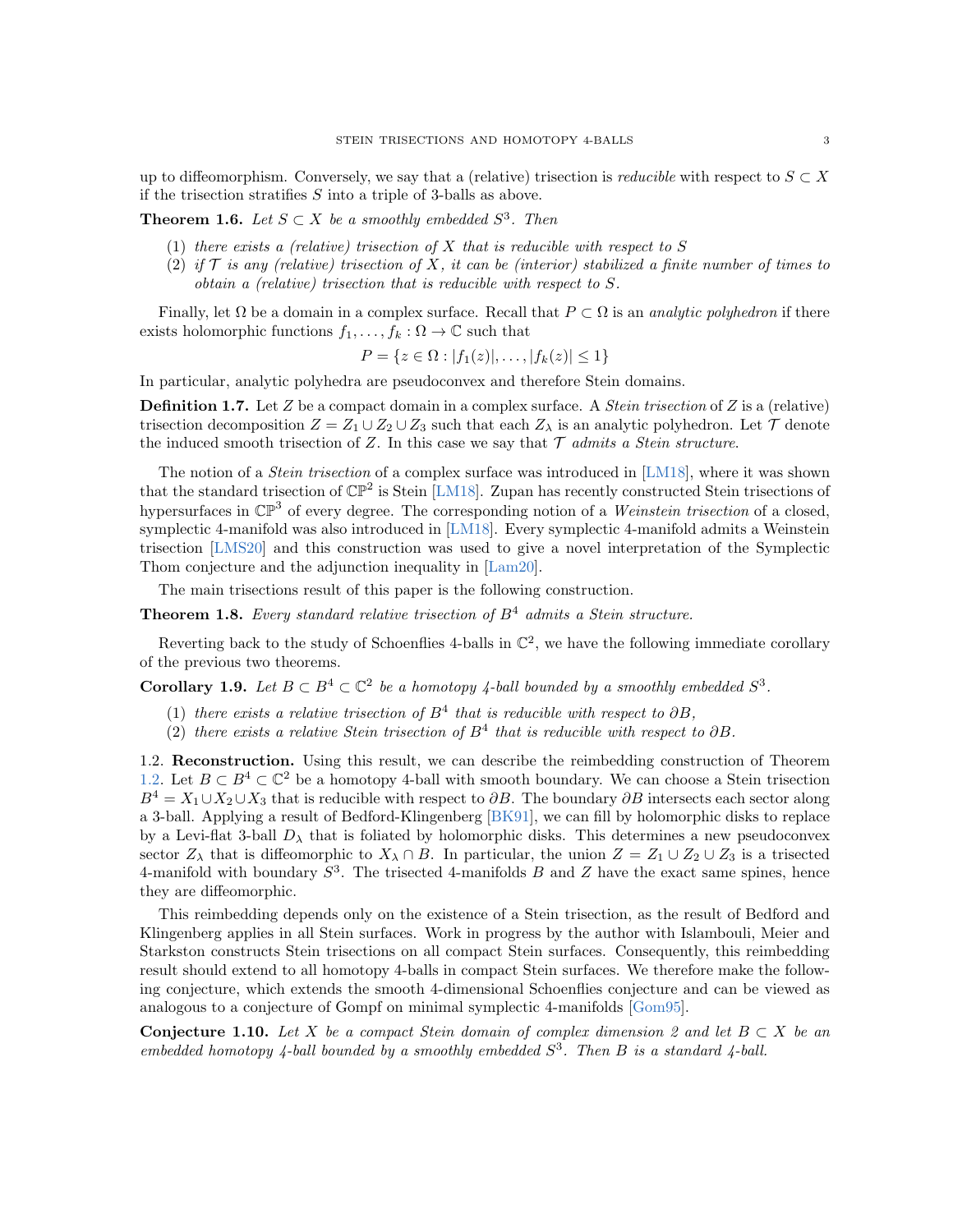1.3. Acknowledgements. I would like to thank David Gay, Gordana Matic, Jeff Meier, Laura Starkston and Alex Zupan for helpful conversations. This work is partially supported by NSF grant DSM-1664567.

### 2. TRISECTIONS

Trisections are 4-dimensional generalization of Heegaard splittings of 3-manifolds. In this section, we will describe the basic terminology and background results of the theory. At this point, there is quite a voluminous literature defining the basic building blocks of the theory:

- (1) trisections of 4-manifolds [\[GK16\]](#page-16-9)
- (2) relative trisections of 4-manifolds with boundary [\[CGPC18a,](#page-16-10) [CGPC18b\]](#page-16-11)
- (3) bridge trisections of surfaces [\[MZ17,](#page-16-12) [MZ18\]](#page-16-13)
- (4) constructing branched coverings via surfaces in bridge position [\[LM18,](#page-16-4) [LMS20\]](#page-16-5)
- (5) bridge trisections for properly embedded surfaces in 4-manifolds with boundary [\[Mei20\]](#page-16-14)

The two key ideas we exploit in this paper are:

- (1) Trisections pull back under branched coverings when the branch locus is in bridge position. This has been used to construct trisections of projective surfaces [\[LM18\]](#page-16-4) and symplectic 4-manifolds [\[LMS20\]](#page-16-5) and will be used in Section [3](#page-8-0) to construct Stein trisections.
- (2) In a simple branched covering, an (interior) stabilization of the branch locus downstairs results in an (interior) stabilization of the trisection upstairs.

2.1. Trisections. Let  $X$  be a closed, smooth 4-manifold.

**Definition 2.1.** A  $(g; k_1, k_2, k_3)$ -trisection  $\mathcal{T}$  of X is a decomposition  $X = Z_1 \cup Z_2 \cup Z_3$  such that for each  $\lambda \in \mathbb{Z}_3$ ,

- (1) Each  $Z_{\lambda}$  is diffeomorphic to  $\natural_{k_{\lambda}}(S^1 \times B^3)$  for  $k_{\lambda} \geq 0$ ,
- (2) Each double intersection  $H_{\lambda} = Z_{\lambda-1} \cap Z_{\lambda}$  is a 3-dimensional, genus g handlebody, and
- (3) the triple intersection  $\Sigma = Z_1 \cap Z_2 \cap Z_3$  is a closed, genus g surface.

We refer to  $\Sigma$  as the *central surface* of the trisection, the genus g of  $\Sigma$  as the genus of the trisection, and the union  $H_1 \cup H_2 \cup H_3$  as the *spine* of the trisection.

A trisection of X can be encoded by a *trisection diagram* that describes how each  $H_{\lambda}$  is attached to  $\Sigma$  [\[GK16,](#page-16-9) Definition 3]. In particular, since  $H_{\lambda}$  is a 1-handlebody, the gluing is determined by how a complete system of compressing disks is attached to  $\Sigma$ . These compressing disks are attached along a cut system of curves in  $\Sigma$  and these curves can be depicted on  $\Sigma$  itself.

2.2. Trisections of spheres. The *n*-sphere has a standard trisection, obtained by pulling back a trisection on the unit disk  $D$  in  $\mathbb{R}^2$ .

**Definition 2.2.** The standard trisection  $D = D_1^s \cup D_2^s \cup D_3^s \subset \mathbb{R}^2$  of the unit disk is defined by choosing the following subsets (in radial coordinates):

$$
D_1^s = \left\{0 \leq \theta \leq \frac{2\pi}{3}\right\}, \qquad D_2^s = \left\{\frac{2\pi}{3} \leq \theta \leq \frac{4\pi}{3}\right\}, \qquad D_3^s = \left\{\frac{4\pi}{3} \leq \theta \leq 2\pi\right\}.
$$

It is symmetric under rotation by  $2\pi/3$ .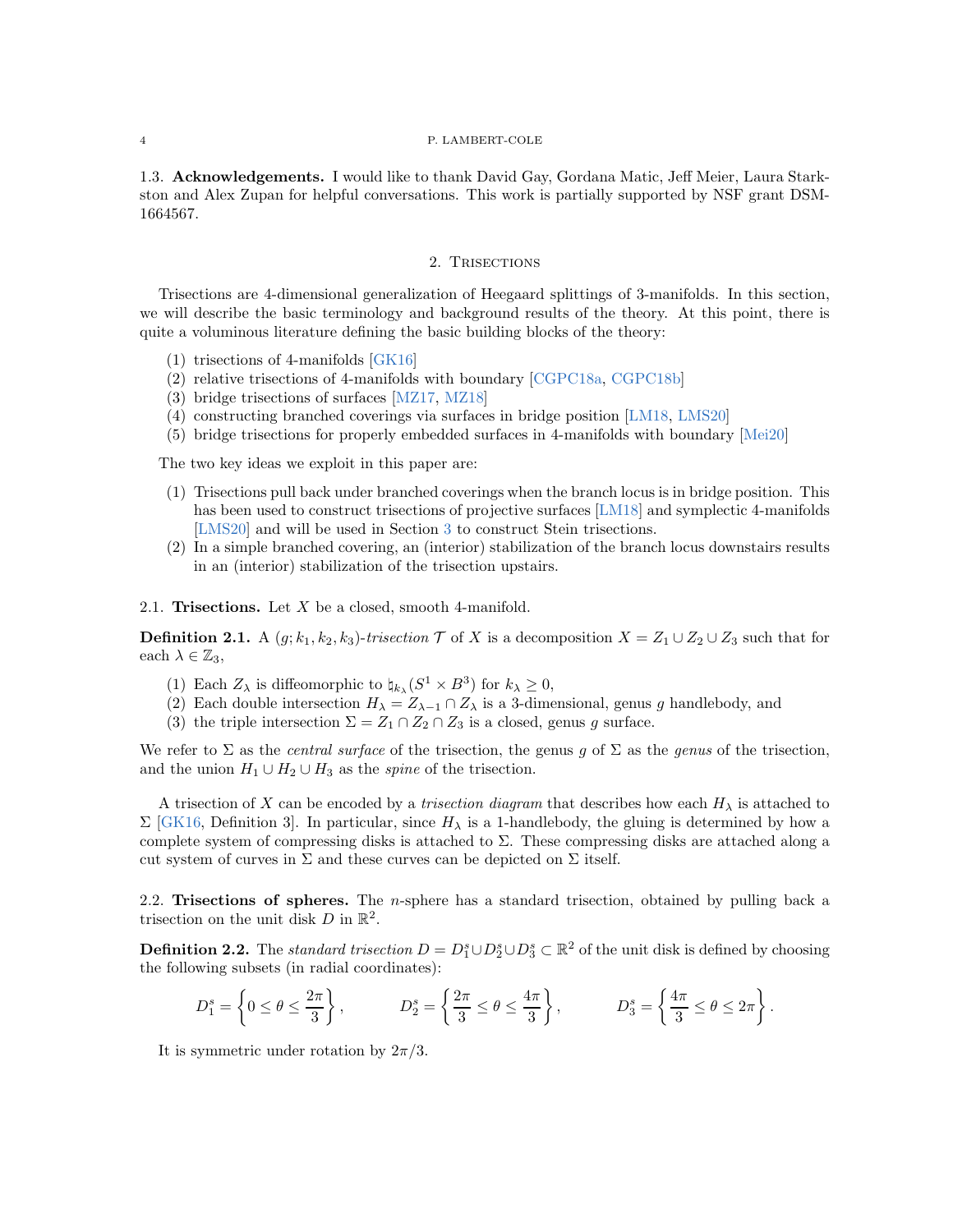**Definition 2.3** ([\[LM19\]](#page-16-15)). The standard trisection of  $S^k$  for  $k \geq 2$  is the decomposition  $\mathcal{T}_{std} =$  $\{\pi^{-1}(D_i^s) \cap S^k\}$  where  $\pi : \mathbb{R}^{k+1} \to \mathbb{R}^2$  is a coordinate projection and  $D_1^s \cup D_2^s \cup D_3^s$  is the standard trisection of the unit disk in  $\mathbb{R}^2$ .

**Example 2.4.** The standard trisection of  $S^2$ . The triple intersection of  $\mathcal{T}_{std}$  consists of the North and South poles; the double intersections are three meridians connecting the poles; and the sectors are the three bigons bounded by the pairs of meridians.

**Example 2.5.** The standard trisection of  $S^3$ . The triple intersection consists of a single  $S^1$ , unknotted in  $S^3$ ; each double intersection is a  $D^2$  Seifert disk for the unknot; and each sector of the trisection is a 3-ball. In addition, we can give two other useful interpretations:

- (1) The lens space  $L(1,3)$ . Here,  $S^3$  is decomposed into three lenses: i.e take  $D^2 \times [0,1]$  and collapse the vertical boundary to a circle. These lenses are glued sequentially along their boundaries.
- (2) The genus 0 open book decomposition of  $S^3$ . Recall that  $S^3$  has an open book decomposition  $(B, \phi)$  where the binding B is the unknot and the fibration  $\phi : S^3 \setminus \nu(B) \cong S^1 \times$  $D^2 \rightarrow S^1$  is trivial. This induces a trisection as follows. Choose any three distinct pages  $\{\phi^{-1}(\theta_1), \phi^{-1}(\theta_2), \phi^{-1}(\theta_3)\}\$  of the open book decomposition. Their union becomes the spine of the trisection and the binding  $B$  is the codimension 2 stratum of the trisection. The complement of the spine consists of three open 3-balls.

The following lemma is immediate from the definition.

**Lemma 2.6.** Let  $\mathcal{T}_{std} = (S_1, S_2, S_3)$  be the standard trisection of  $S^k$ . Then each  $S_i$  is diffeomorphic to  $B^k$ ; each double intersection  $S_i \cap S_j$  is diffeomorphic to  $B^{k-1}$  and the central surface is diffeomorphic  $to S^{k-2}.$ 

In particular, the standard trisection of  $S<sup>4</sup>$  is a  $(0,0)$ -trisection.

<span id="page-4-0"></span>**Example 2.7.**  $S<sup>4</sup>$  also admits an unbalanced  $(1; 1, 0, 0)$ -trisection. It can be described by a trisection diagram on  $T^2$  with attaching curves  $\alpha_1, \alpha_2$  parallel and the third attaching curve  $\alpha_3$  geometrically dual to both. This implies that  $Y_1 = H_1 \cup -H_2$  is homeomorphic to  $S^1 \times S^2$  and bounds  $S^1 \times B^3$ , while  $Y_2 = H_2 \cup -H_3$  and  $Y_3 = H_3 \cup -H_1$  are homeomorphic to  $S^3$  and bound  $B^4$ . By permuting the indices, we also obtain unbalanced  $(1,0,1,0)$  and  $(1,0,0,1)$ -trisections of  $S<sup>4</sup>$ .

# 2.3. Connected sum and stabilization.

<span id="page-4-1"></span>**Definition 2.8.** Let X and Y be closed, smooth, oriented 4-manifolds with trisections  $\mathcal{T}_X, \mathcal{T}_Y$  given by the decompositions:

$$
X = X_1 \cup X_2 \cup X_3 \qquad \text{and} \qquad Y = Y_1 \cup Y_2 \cup Y_3
$$

The connected sum of  $\mathcal{T}_X$  and  $\mathcal{T}_Y$  is the trisection  $\mathcal{T}_Z$  of  $Z = X \# Y$  obtained by performing the connected sum along points  $x \in \Sigma_X \subset X$  and  $y \in \Sigma_Y \subset Y$  in the central surfaces of the trisections. Each sector is precisely  $Z_{\lambda} = X_{\lambda} \natural Y_{\lambda}$ . If X has a  $(g; k_1, k_2, k_3)$ -trisection and Y has a  $(h; l_1, l_2, l_3)$ trisection, then this construction gives a  $(g + h; k_1 + l_1, k_2 + l_2, k_3 + l_3)$ -trisection of Z.

Recall from Example [2.7](#page-4-0) that  $S<sup>4</sup>$  admits an (unbalanced) trisection of genus 1, where the sector  $X_{\lambda} \cong S^1 \times B^3$  and the remaining sectors are 4-balls. Let  $\mathcal{T}_{\lambda}$  denote this trisection.

**Definition 2.9.** A sector- $\lambda$  stabilization of a trisection  $\mathcal{T}$  of X is the trisection  $\mathcal{T}'$  obtained by taking the connected sum of  $\mathcal T$  with the trisection  $\mathcal T_\lambda$  of  $S^4$ 

Stabilization increases the trisection genus by 1. Note that in [\[GK16,](#page-16-9) Definition 8], stabilizations are assumed to be *balanced* and increase the genus by 3; however this operation is equivalent to three unbalanced stabilizations, one in each sector.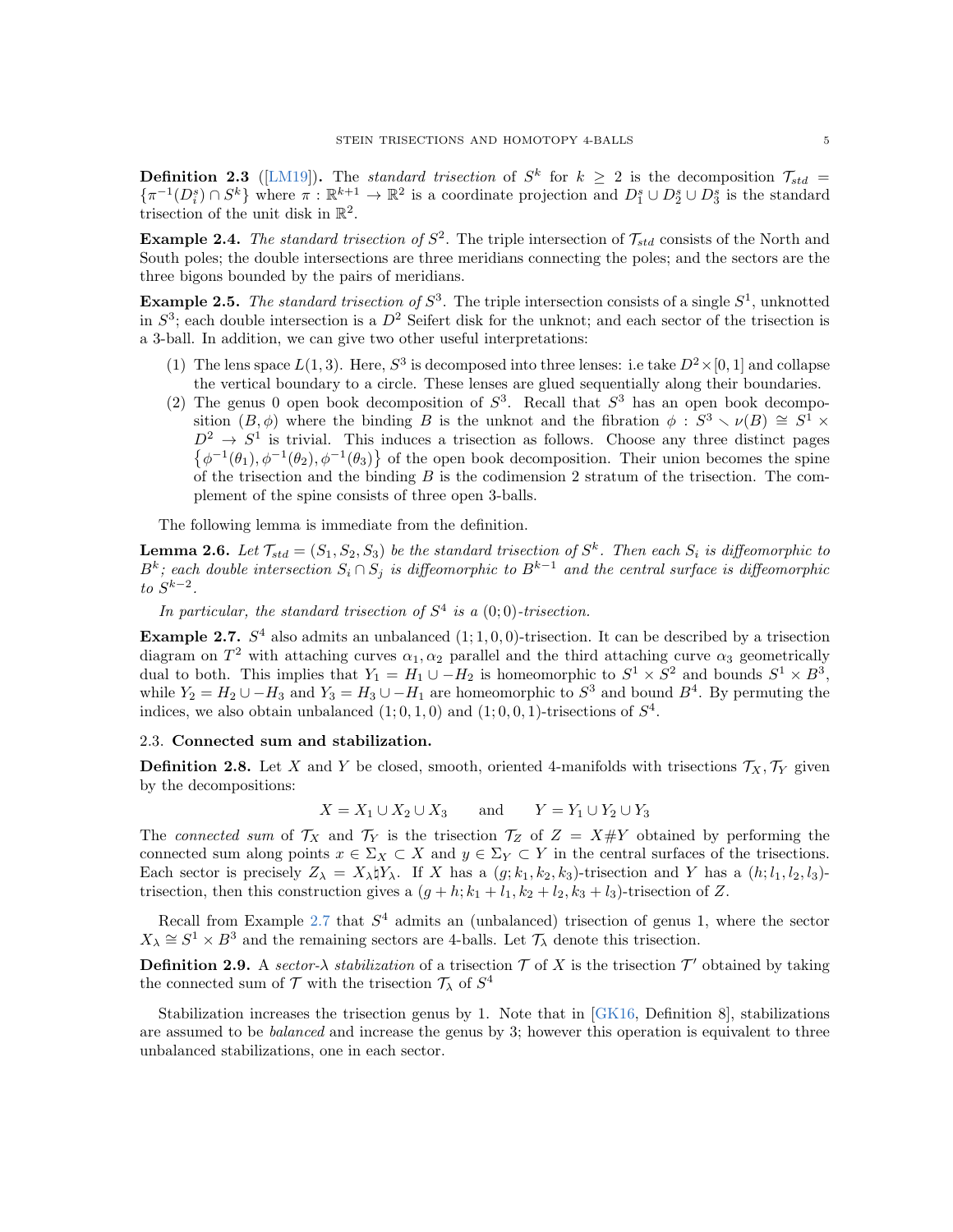**Remark 2.10.** There is an equivalence between trisection decompositions and handle decompositions [\[GK16,](#page-16-9) Section 4]. Under this equivalence, an unbalanced stabilization of a trisection translates to adding a pair of canceling handles.

**Theorem 2.11** ( $|GK16|$ ). Let X be a closed, smooth, oriented 4-manifold. Then

- $(1)$  X admits a trisection,
- (2) any two trisections of X become ambient isotopic after sufficiently many stabilizations, and
- (3) X is determined up to diffeomorphism by the spine of any trisection  $\mathcal{T}$ .

**Remark 2.12.** All of the results in [\[GK16\]](#page-16-9) assume *balanced* trisections, meaning  $k_1 = k_2 = k_3$ , although in practice it is often useful to consider unbalanced trisections. It is always possible to balance a trisection by stabilization, so the distinction is irrelevant here.

2.4. Relative trisections. Let  $Z_0 = B^4$  and  $Z_k = \natural_k S^1 \times B^3$  and let  $Y_k = \partial Z_k$ . For any integers r, s let  $\Sigma_{s,t}$  denote the compact, oriented surface of genus s and t boundary components. For any integers r, s, t, let  $H_{r,s,t}$  denote a *compression body* cobordism between  $\Sigma_{r,t}$  and  $\Sigma_{s,t}$ . In particular, if  $r = s$ , then  $H_{r,s,t} = \Sigma_{r,t} \times [0,1]$  and if  $r > s$ , then  $H_{r,s,t}$  is obtained from  $H_{r,r,t}$  by attaching  $r - s$ 3-dimensional 2-handles.

Let  $g, p, b$  be nonnegative integers with  $g \geq p$  and  $b \geq 1$ . Following ?, there is a decomposition

$$
Y_k = Y_{g,k;p,b}^- \cup Y_{g,k;p,b}^0 \cup Y_{g,k;p,b}^+
$$

where

$$
Y_{g,k,p,b}^{+} \cong H_{g,p,b}
$$
  
\n
$$
Y_{g,k,p,b}^{0} \cong \Sigma_{p,b} \times [0,1]
$$
  
\n
$$
Y_{g,k,p,b}^{-} \cong H_{g,p,b}
$$

**Definition 2.13.** Let X be a compact, connected, oriented 4-manifold with connected boundary Y. A  $(g, k_1, k_2, k_3; p, b)$ -relative trisection of X is a decomposition

$$
X = X_1 \cup X_2 \cup X_3
$$

where

- (1) for each  $\lambda = 1, 2, 3$ , there is a diffeomorphism  $\phi: X_{\lambda} \to Z_{k_{\lambda}} = \natural_{k_{\lambda}} S^1 \times B^3$
- (2) for each  $\lambda = 1, 2, 3$  and taking indices mod 3, we have

$$
\phi(X_{\lambda} \cap X_{\lambda-1}) = Y_{g,k_{\lambda},p,b}^{-}
$$

$$
\phi(X_{\lambda+1} \cap X_{\lambda}) = Y_{g,k_{\lambda},p,b}^{+}
$$

$$
\phi(X_{\lambda} \cap \partial X) + Y_{g,k_{\lambda},p,b}^{0}
$$

Analogously to the closed case, we define  $H_{\lambda} = X_{\lambda} \cap X_{\lambda-1}$ , which is a compression body.

It follows from the construction (e.g. [\[CGPC18a,](#page-16-10) Lemma 11]) that a relative trisection induces an open book decomposition of  $\partial X$ . As in the closed case, we refer to  $\Sigma = X_1 \cap X_2 \cap X_3$  as the central surface, the genus of  $\Sigma$  as the genus of the trisection, and  $H_! \cup H_2 \cup H_3$  as the spine of the trisection.

<span id="page-5-0"></span>**Definition 2.14.** The standard trisection  $\mathcal{T}_{std}$  of  $B^k$  for  $k \geq 2$  is the decomposition  $B^k = X_1 \cup X_2 \cup X_3$ where  $X_{\lambda} = \pi^{-1}(D_{\lambda}^s)$ , where  $\pi : \mathbb{R}^k \to \mathbb{R}^2$  is a coordinate projection, and  $D = D_1^s \cup D_2^s \cup D_3^s$  is the standard trisection of the 2-disk.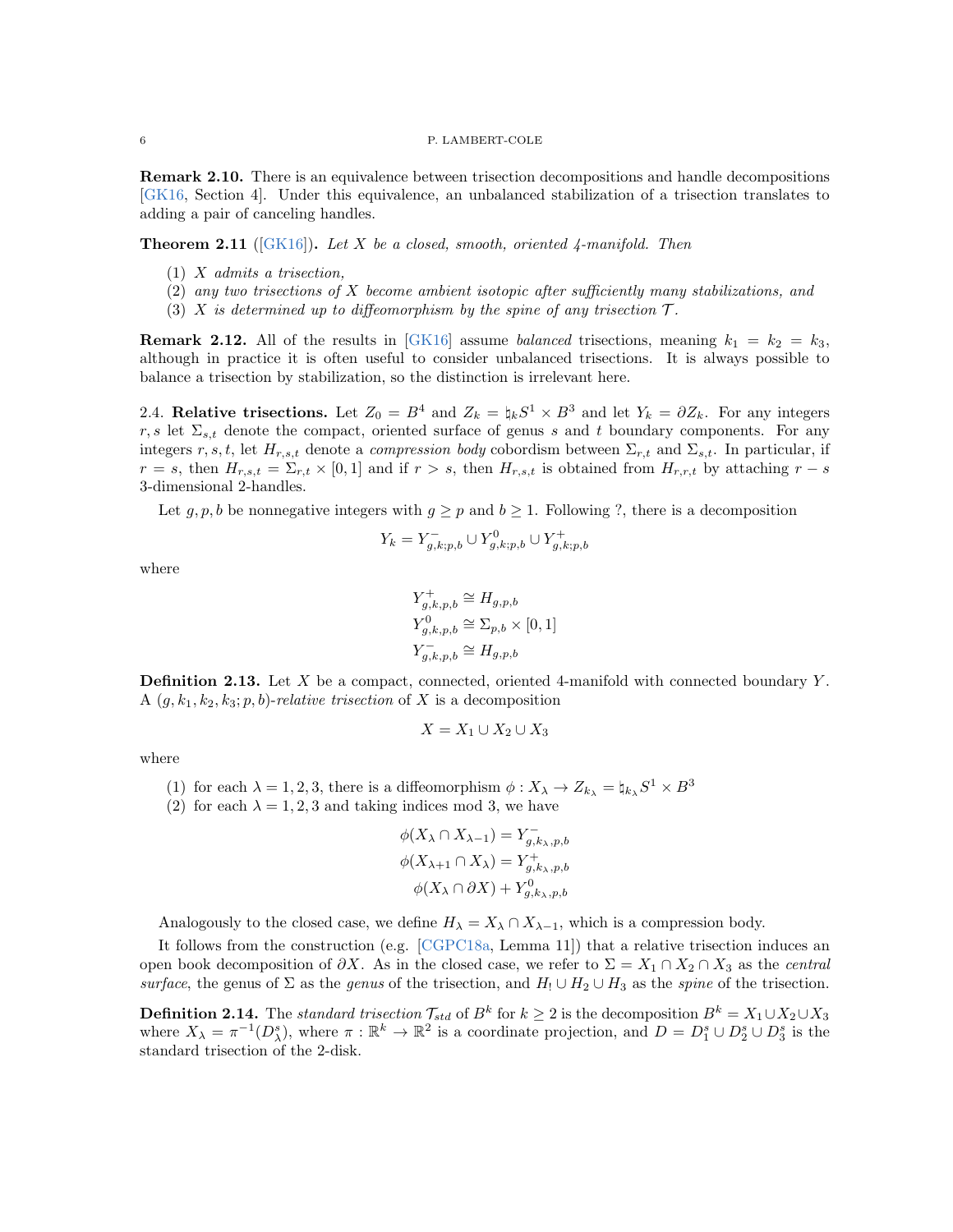**Lemma 2.15.** Let  $B^k = X_1 \cup X_2 \cup X_3$  be the standard trisection of  $B^k$ . Then  $X_{\lambda} \cap X_{\lambda+1}$  is diffeomorphic to  $B^{k-1}$ ; the triple intersection  $X_1 \cap X_2 \cap X_3$  is diffeomorphic to  $B^{k-2}$ ; and  $X_\lambda \cap \partial B^k$  is diffeomorphic to  $B^{k-1}$ .

In particular, the standard trisection of  $B<sup>4</sup>$  is a  $(0,0;0,1)$  relative trisection.

Note that if X is a smooth 4-manifold with boundary with relative trisection  $\mathcal{T}_X$  and Y is a closed, smooth 4-manifold with trisection  $\mathcal{T}_Y$ , the *(interior) connected sum* of trisections  $\mathcal{T}_X \# \mathcal{T}_Y$  of  $X \# Y$  can be defined as in the closed case (Definition [2.8\)](#page-4-1).

**Definition 2.16.** Let X be smooth 4-manifold with boundary and let  $\mathcal T$  be a relative trisection of X. A sector- $\lambda$  interior stabilization of T is the trisection obtained by taking the connected sum with the unbalanced, genus 1 trisection  $\mathcal{T}_{\lambda}$  of  $S^4$ .

The main structural result for relative trisections is the following.

**Theorem 2.17** ( $[GK16]$ ). Let X be a smooth, oriented 4-manifold with nonempty boundary.

- (1) For any fixed open book on the boundary  $\partial X$ , there exists a relative trisection  $\mathcal T$  of X inducing that open book deomposition.
- $(2)$  Any two trisections of X inducing the same open book on the boundary become ambient isotopic after a sequence of interior stabilizations.
- (3) the 4-manifold X is determined up to diffeomorphism by the spine of a relative trisection.

2.5. Bridge position for surfaces. Meier and Zupan generalized bridge position for links in a 3 manifold to bridge position for surfaces in a 4-manifold [\[MZ17,](#page-16-12) [MZ18\]](#page-16-13). Meier has recently extended the theory of bridge trisections to properly embedded surfaces in 4-manifolds with boundary [\[Mei20\]](#page-16-14). We will give a brief overview, focusing only on the relevant case  $X \cong B^4$ .

A properly embedded tangle  $\tau$  in 3-manifold with boundary M is *trivial* if the arcs of  $\tau$  can be simultaneously isotoped to lie in  $\partial M$ . A disk-tangle  $\mathcal{D} \subset X$  in a 4-manifold is a collection of properly embedded disks. A disk-tangle is *trivial* if the disks can be simultaneously isotoped to lie in the boundary. All of the trivial tangles and disk-tangles we consider will be of the following form. Let  $\Sigma$ be a compact surface with nonempty boundary and let  $Q$  be a collection of points in  $\Sigma$ . Then

- (1)  $Q \times [0, 1]$  is a trival tangle in  $\Sigma \times [0, 1]$ , and
- (2)  $Q \times [0,1]^2$  is a trivial disk-tangle in  $\Sigma \times [0,1]^2$

Recall that a link  $L \subset Y$  is in *bridge position* with respect to a Heegaard splitting  $Y = H_1 \cup_{\Sigma} H_2$  if each intersection  $\tau_{\lambda} = L \cap H_{\lambda}$  is a trivial tangle. Extending, we say that a properly embedded, closed surface K in a closed 4-manifold X is in *bridge position* with respect to a trisection  $\mathcal T$  of X if

- (1) K intersects the central surface  $\Sigma$  of the trisection transversely in 2b points,
- (2) K intersects each handlebody  $H_{\lambda}$  along a trivial tangle  $\tau_{\lambda}$ .
- (3) K intersects each 4-dimensional sector  $X_{\lambda}$  along a trivial disk tangle.

The parameter b is the *bridge index* of the surface  $\mathcal{K}$ .

Now suppose that K is a properly embedded surface in  $B^4$ , let T be a relative trisection of  $B^4$ , and suppose that  $\partial \mathcal{K}$  is braided with respect to the induced open book decomposition on  $\partial B^4$ .

**Definition 2.18.** We say that K is in *relative bridge position* with respect to  $\mathcal{T}$  if

- (1) K intersects the central surface  $\Sigma$  transversely in  $2b + n$  points,
- (2) K intersects each handlebody  $H_{\lambda}$  along a trivial tangle, and
- (3) K intersects each sector  $X_{\lambda}$  along a trivial disk-tangle.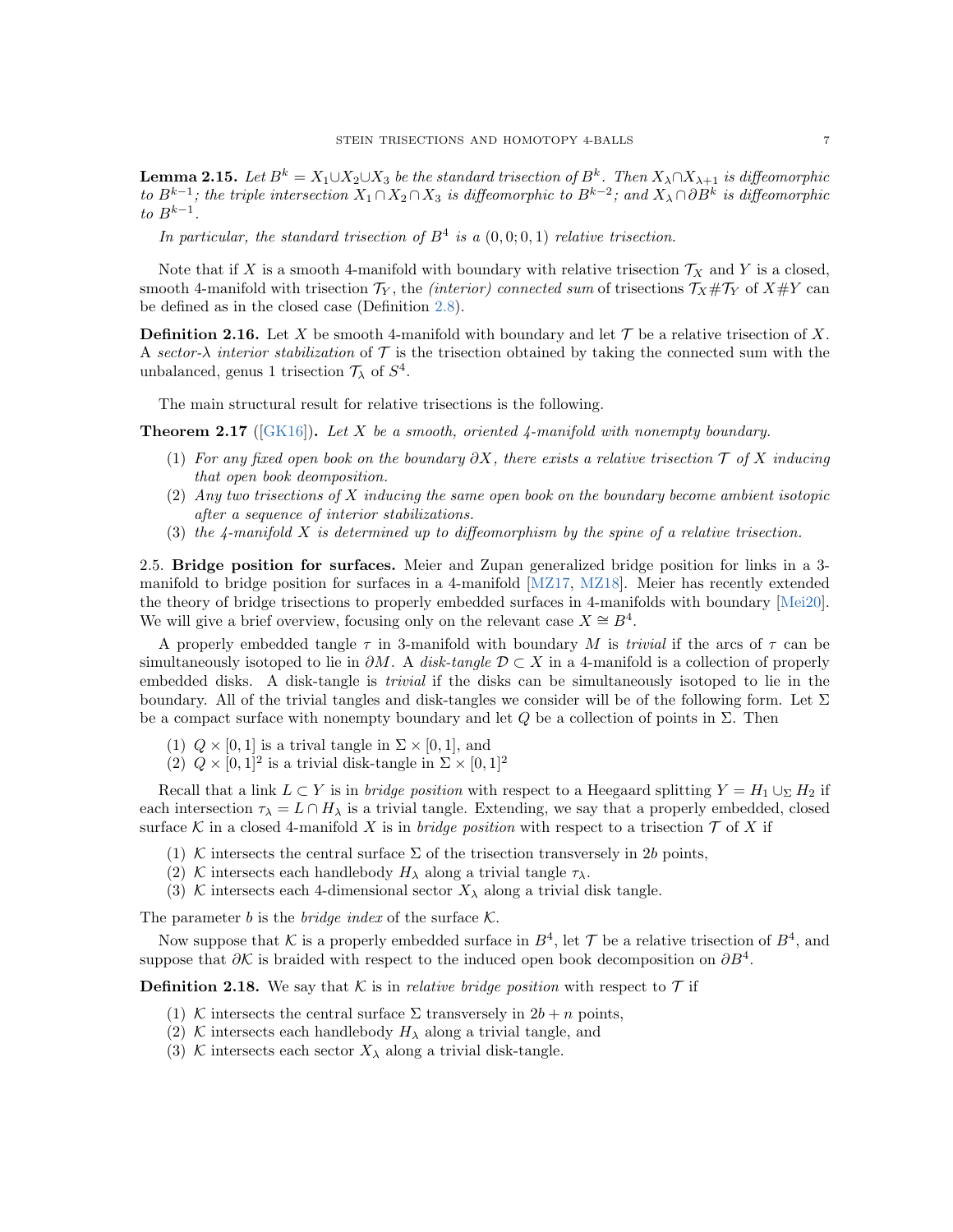<span id="page-7-1"></span>If n is the braid index of  $\partial K$ , we say that b is the bridge index of K.

2.6. Bridge perturbation. For motivation, recall that a *bridge perturbation* of a link  $L \subset Y$  in bridge position is a local modification that increases the bridge index within the same ambient isotopy class. We can describe the move abstractly and in coordinates:

- (1) **Abstractly** Near a bridge point  $x \in \Sigma$ , we can choose a local neighborhood U and coordinates  $(x, y)$  on U such that (a) the Heegaard surface intersects U along the xy-plane, and (b) the link L intersects U along the z-axis. Now choose an arc  $\delta$  in U, such that one endpoint lies on L and the other on  $\Sigma$ . This determines a finger-move isotopy of L through  $\Sigma$ .
- (2) In coordinates. In the coordinates on  $U$  from above, we can isotope  $L$  to be the linear graph  $L = (t, 0, t)$ . By an isotopy, we can further isotope the link to be the cubic graph  $L' = (t, 0, t^3 - \epsilon t).$

We can define an analogous procedure for surfaces in bridge position. Following [\[Mei20,](#page-16-14) Definition] 9.9], we first define a finger-perturbation abstractly.

**Definition 2.19** ( $[\text{Mei20}]$ ). Let K be a surface in relative bridge position with respect to a relative trisection T. Let x be a bridge point and U a neighborhood of X such that K intersects U along a small disk. The intersection of K with  $U \cap H_\lambda$  is an arc  $\tau_\lambda$  with one endpoint at x. A sector- $\lambda$  finger perturbation of K is the surface K' obtained by a finger-move isotopy along a small arc  $\delta$  in  $U \cap H_{\lambda+1}$ , with one endpoint on  $\tau_{\lambda+1}$  and the other in  $\Sigma$ .

The finger move increases the bridge index by 1; it increases the number of components of  $K \cap X_{\lambda+1}$ by one (since the sector  $X_{\lambda+1}$  of the trisection is opposite to the handlebody  $H_{\lambda}$ ); and it fixes the number of components of  $K \cap X_{\lambda-1}$  and  $K \cap X_{\lambda}$ .

We can also describe this move visually in 3 dimensions by projecting away one dimension. Let  $K$  be a surface in bridge position with respect to a trisection  $\mathcal{T}$ . We can locally choose coordinates  $(x, y, z)$ on  $\mathbb{R}^3$  near a bridge point  $\mathcal{K} \cap \Sigma$  such that

$$
\mathcal{K} = \{z = 0\}
$$

and the trisection is given by pulling back the standard trisection of the xy-plane by the projection  $\pi:\mathbb{R}^3\to\mathbb{R}^2.$ 

A bridge perturbation consists of locally replacing  $\mathcal K$  by

$$
\mathcal{K}' = \{x = z^3 - yz\}
$$

Intuitively, this is accomplished by *pleating* the surface  $K$  through the center of the trisection.

Restricted to K, the projection  $\pi$  is a homeomorphism. Restricted to K', however, there is a critical local that projects to a semicubical cusp  $(3t^2, -2t^3)$ . Over the interior of the cusp, the map is 3-to-1; over the exterior it is 1-to-1; at the origin there is a cusp singularity; and everywhere else is a fold singularity.

# 2.7. Branched covers of surfaces in relative bridge position.

<span id="page-7-0"></span>**Theorem 2.20.** Let X be smooth 4-manifolds with boundary, let  $K \subset X$  be a properly embedded surface, and let  $\pi : \widetilde{X} \to X$  be an n-fold simple branched covering determined by a homomorphism  $\rho : \pi_1(X \setminus \mathcal{K}) \to S_n.$ 

(1) Suppose that  $\mathcal T$  is a relative trisection of X and K is in relative bridge position with respect to *T*. Then  $\widetilde{\mathcal{T}} = \pi^{-1}(\mathcal{T})$  is a relative trisection of  $\widetilde{X}$ .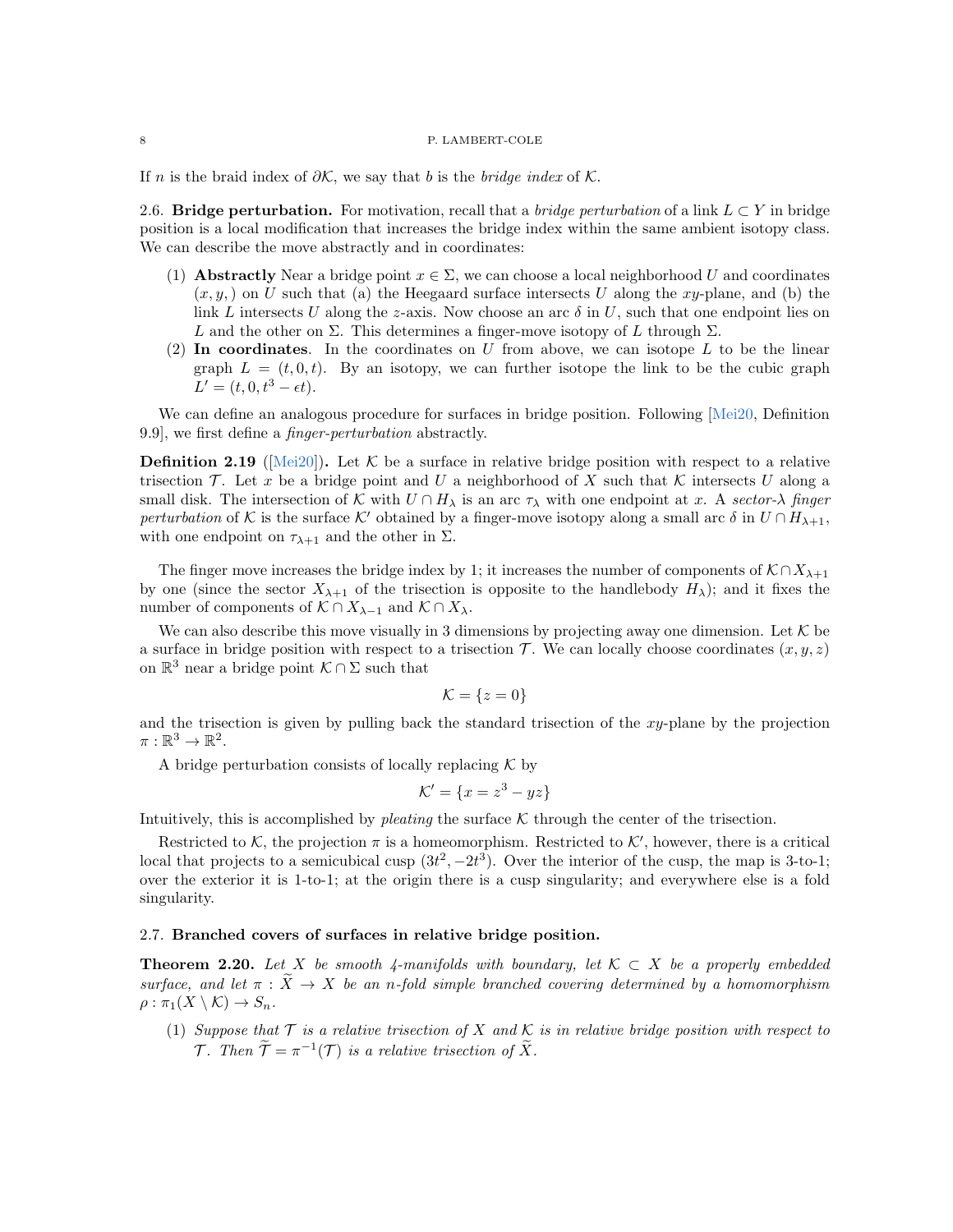(2) Suppose that K' isotopic to K by a sector- $\lambda$  interior bridge perturbation. Let  $\tilde{\mathcal{T}}, \tilde{\mathcal{T}}'$  be the induced relative trisections of  $\widetilde{X}$ . Then  $\widetilde{T}'$  is obtained from  $\widetilde{T}$  by a sector- $(\lambda + 1)$  interior stabilization.

*Proof.* Part  $(1)$  is the relative version of branched covering constructions of trisections, such as [\[LMS20,](#page-16-5)] Theorem 4.1], [\[LM18,](#page-16-4) Proposition 3.1], and [\[MZ18,](#page-16-13) Proposition 13].

An interior bridge perturbation increases the bridge index by 1 and the number of intersection points  $\mathcal{K}' \cap \Sigma$  by two. Therefore, since the map  $\pi$  is a simple branched covering, the Euler characteristic of the central surface  $\tilde{\Sigma}$  upstairs decreases by 2 or equivalently the genus increases by 1. The number of components of  $K' \cap X_{\lambda-1}$  and  $K' \cap X_{\lambda}$  stays the same, while the number of components of  $K' \cap X_{\lambda+1}$ increases by 1. Therefore, the Euler characteristic of  $\widetilde{X}_{\lambda-1}, \widetilde{X}_{\lambda}$  stay the same; since they are 1handlebodies this implies that their smooth topology stays the same. However, the Euler characteristic of  $\tilde{X}_{\lambda+1}$  decreases by 1. Thus  $\tilde{X}'_{\lambda+1}$  is obtained from  $\tilde{X}_{\lambda+1}$  by attaching a 1-handle. In summary, this exactly corresponds to the trisection stabilization.

#### 3. Stein trisections

<span id="page-8-0"></span>A complex manifold X is *Stein* if it admits a proper holomorphic embedding into some  $\mathbb{C}^N$ . In particular, a Stein manifold admits an exhausting plurisubharmonic functions  $f$ , whose sublevel sets are pseudoconvex. Conversely, given a relative compact pseudoconvex domain  $\Omega \subset X$ , there exists an exhausting plurisubharmonic function such that  $f^{-1}(-\infty,0) = \Omega$ . We will generally restrict to relatively compact, pseudocovnex domains with smooth boundary in Stein surfaces, as these admit smooth trisections.

An *analytic polyhedron* in a complex manifold  $X$  is a domain of the form

$$
P = \{ z \in X : |f_1(z)|, \ldots, |f_k(z)| \le 1 \}
$$

where  $f_1, \ldots, f_k$  are holomorphic functions on X. Analytic polyhedra are pseudoconvex and therefore Stein.

The main result of this section are constructions of Stein trisections of  $B<sup>4</sup>$ .

<span id="page-8-1"></span>**Theorem 3.1.** Let  $\mathcal{T}$  be an interior stabilization of the standard relative trisection of  $B^4$ . Then  $\mathcal{T}$ admits a Stein structure.

3.1. Standard Stein trisection of  $B<sup>4</sup>$ . As a first step, we construct a basic Stein trisection of the 4-ball.

Fix coordinates  $z_j = x_j + iy_j$  on  $\mathbb{C}^2$ . For some real  $M > 0$ , define the subset

$$
Q_M = \left\{ |x_j| \le \frac{1}{M} \qquad |y_j| \le M \right\}
$$

Clearly, it is topologically equivalent to the standard  $D^{2n}$ . Under the coordinate projection  $\mathbb{C}^2 \to \mathbb{R}^2$ it maps to the unit square  $[-\frac{1}{n}, \frac{1}{n}] \times [-\frac{1}{n}, \frac{1}{n}]$ . Consequently, it is the analytic polyhedron defined by the functions

$$
\left\{f_{i,\pm} = exp\left(\pm \left(z_i - \frac{1}{n}\right)\right)\right\}
$$

Define functions

$$
\phi_1 = x_2
$$
  $\phi_2 = -\sqrt{3}x_1 - x_2$   $\phi_3 = \sqrt{3}x_1 - x_2$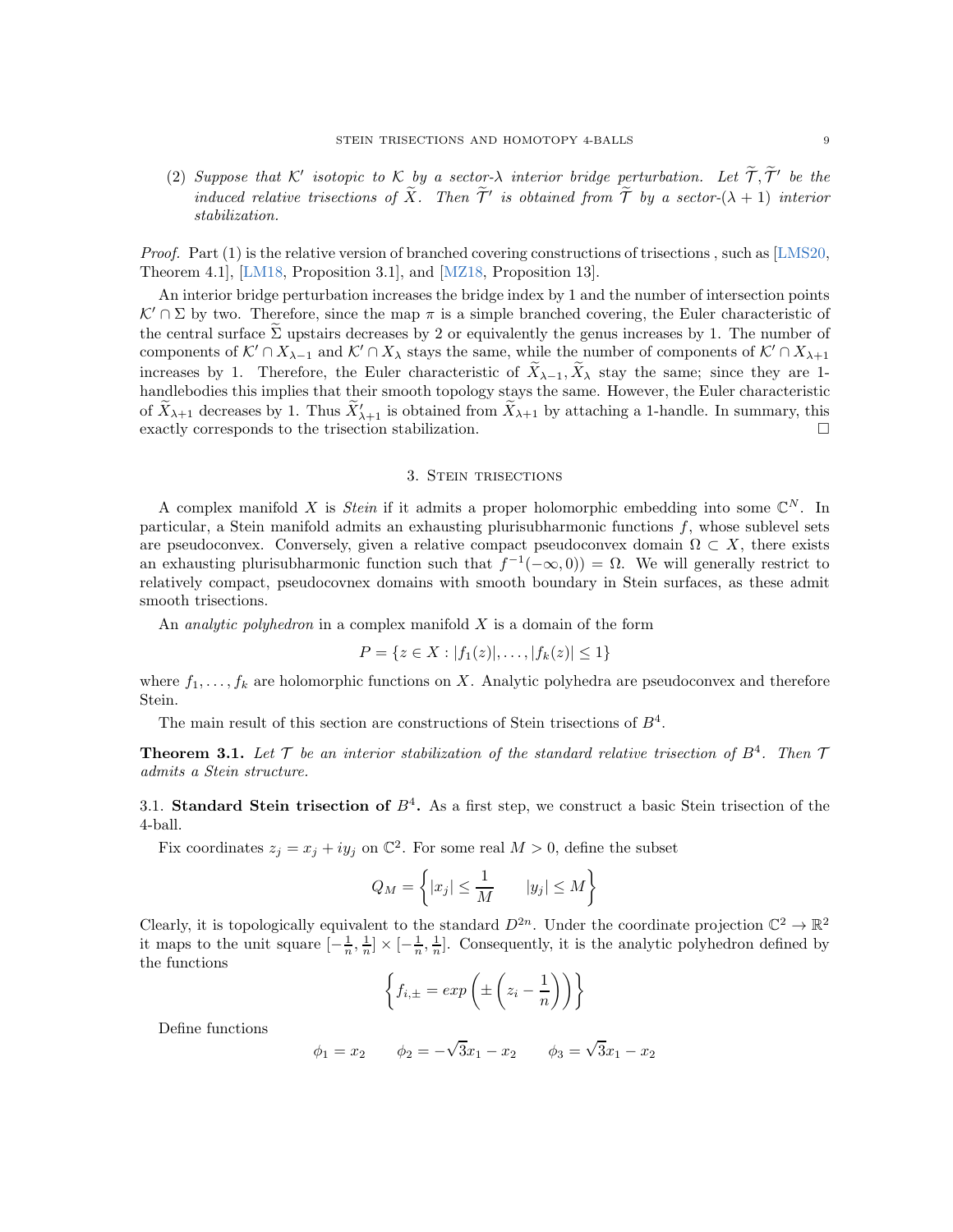<span id="page-9-0"></span>**Theorem 3.2.** The decomposition  $Q_M = Z_1 \cup Z_2 \cup Z_3$  defined by setting

$$
Z_{\lambda} = \{ z \in Q_M : max(\phi_{\lambda}, -\phi_{\lambda-1}) \le 0 \}
$$

is a Stein trisection of  $Q_M$ . In particular, it is equivalent to the standard relative trisection of  $B^4 \cong Q_M$ .

Furthermore, let  $H_{\lambda} = Z_{\lambda} \cap Z_{\lambda-1}$  and  $\Sigma = Z_1 \cap Z_2 \cap Z_3$ .

- (1) The central surface  $\Sigma$  is a disk in the plane i $\mathbb{R}^2 \subset \mathbb{C}^2$
- (2) The handlebody  $H_{\lambda} = Z_{\lambda-1} \cap Z_{\lambda}$  lies in the hyperplane  $\{\phi_{\lambda} = 0\}$  and is foliated by holomorphic disks.

*Proof.* The functions  $\phi_1, \phi_2, \phi_3$  are chosen to trisect the unit square  $\left[-\frac{1}{a}, \frac{1}{n}\right] \times \left[-\frac{1}{n}, \frac{1}{n}\right] \subset \mathbb{R}^2$  and the trisection of  $Q_M$  is obtained by pulling this back via the projection  $\mathbb{C}^2 \to \mathbb{R}^2$ . This construction is identical to Definition [2.14.](#page-5-0)

Statements (1) and (2) are immediate. Each  $\phi_{\lambda}$  is the real part of a linear holomorphic function  $g_{\lambda} = az_1 + bz_2$  for a, b real. The handlebody  $H_{\lambda}$  is foliated by disks contained in complex lines form  $g_{\lambda} = ic$  for some real constant c.

3.2. Holomorphic branched coverings and Stein trisections. We can rephrase Theorem [2.20](#page-7-0) in the context of Stein trisections.

<span id="page-9-1"></span>**Theorem 3.3.** Let  $\widetilde{X}, X$  be Stein surfaces and let  $\pi : \widetilde{X} \to X$  be a holomorphic, simple branched covering map ramified over an embedded holomorphic curve  $\mathcal{K} \subset X$ . Let  $\mathcal{T}$  be a Stein trisection of X. Suppose that K is in relative bridge position with respect to T. Then  $\tilde{\mathcal{T}} = \pi^{-1}(\mathcal{T})$  is a Stein trisection of  $X$ .

*Proof.* The smooth statement follows immediately from Theorem [2.20.](#page-7-0) If the sector  $X_{\lambda}$  is an analytic polyhedron defined by the holomorphic functions  $f_1, f_2$ , then the sector  $\tilde{X}_{\lambda} = \pi^{-1}(X_{\lambda})$  is an analytic polyhedron defined by the holomorphic functions  $f_1 \circ \pi$ ,  $f_2 \circ \pi$ . Therefore the decomposition is a Stein trisection. trisection.

3.3. An infinite family of Stein trisections of  $B<sup>4</sup>$ . Next, we construct an infinite family of Stein structures on the the standard, genus 0 relative trisection of  $B<sup>4</sup>$ .

First, we construct the branch locus, which will be a collection of trivial disks in bridge position. For some  $\epsilon > 0$ , define the following linear graph in  $\mathbb{C}^2$ 

$$
\Gamma_{\epsilon} = (-i\epsilon z, z)
$$
  
=  $(\epsilon y, -\epsilon x, x, y)$ 

for  $z = x + iy$ . Moreover, for each  $\theta \in [0, 2\pi]$  define the rotated line

$$
\Gamma_{\epsilon,\theta} = \begin{bmatrix} \cos \theta & \sin \theta \\ -\sin \theta & \cos \theta \end{bmatrix} \cdot \Gamma_{\epsilon}
$$

**Proposition 3.4.** Fix some M, R such that  $\frac{1}{M} \ll 1 \ll R \ll M$ . Let  $\Theta = {\theta_k}$  for  $k = 1, ..., n$  be a collection of angles, let

$$
\mathcal{G}_k = \Gamma_{\frac{1}{M},\theta_k} + \langle ikR, ikR \rangle
$$

and let  $\mathcal{G} = \cup \mathcal{G}_k$ . Then

- (1) The surface  $\mathcal{G} \cap Q_M$  is a collection of n trivial disks in  $B^4$
- (2) Each surface  $\mathcal{G} \cap Z_{\lambda}$  is a collection of n trivial disks in  $Z_{\lambda}$ ,
- (3) Each tangle  $\mathcal{G} \cap H_{\lambda}$  is a collection of n trivial arcs in  $H_{\lambda}$ .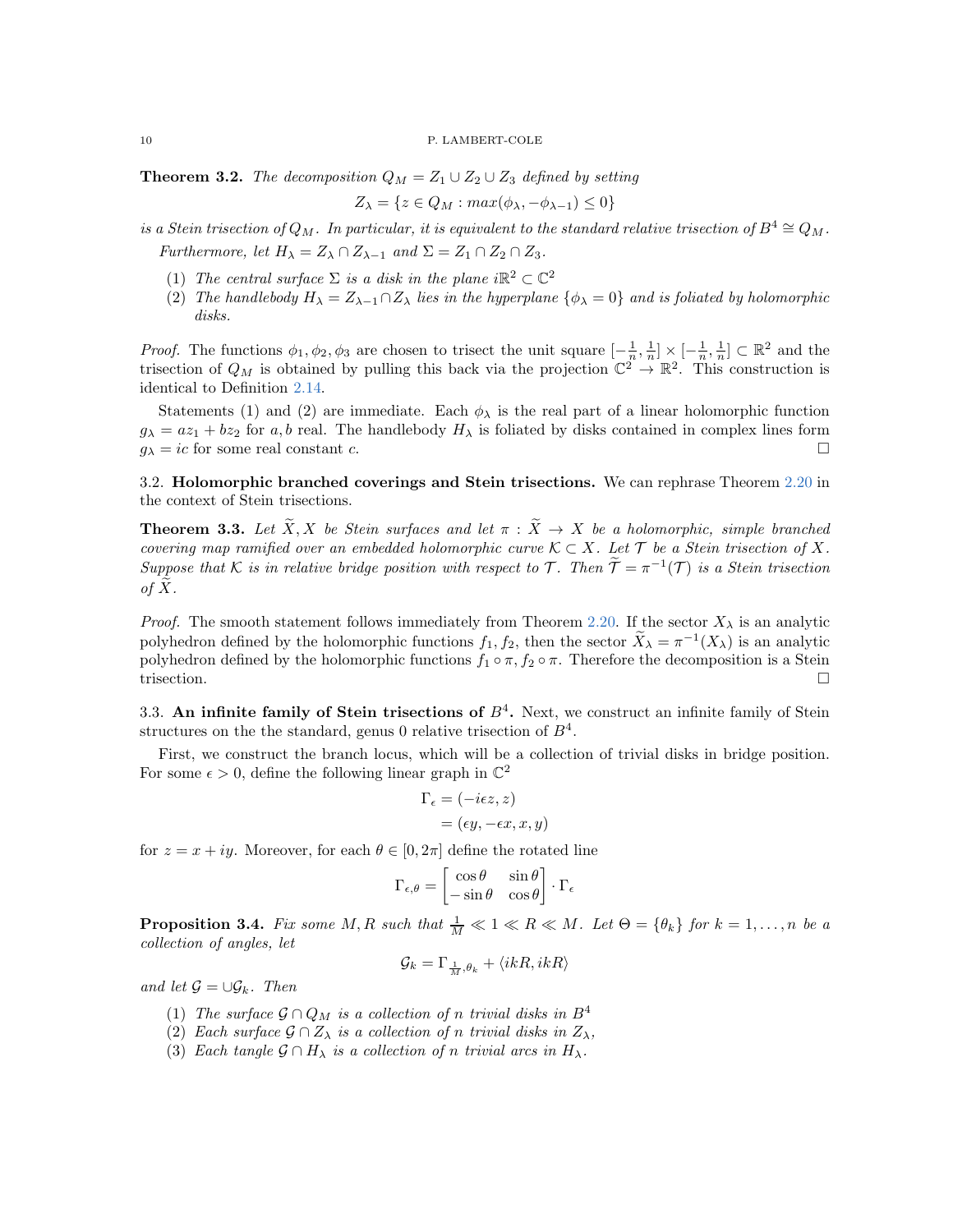(4) The intersection  $\mathcal{G} \cap \Sigma$  is a collection of n points.

In particular,  $\mathcal{G} \cap Q_M$  is in relative bridge position with respect to  $\mathcal{T}_0$ .

Proof. Consider the intersection of

$$
\Gamma_0+\langle ikR, ikR\rangle
$$

with  $Q_M$ . In coordinates  $z = x + iy$ , it is the surface

$$
\left(\frac{1}{M}y,-\frac{1}{M}x+kR,x,y+kR\right)
$$

where  $|x| \leq \frac{1}{M}$  and  $|y| \leq 1$ . In particular, since  $R \gg 1$ , we can assume that  $G_k$  is disjoint from  $G_{k'}$  for  $k \neq k'.$ 

To prove Statement (1), we will describe an explicit isotopy of  $G_k$  into the boundary of  $Q_M$ . Consider the family of surfaces

$$
\left(\frac{1}{M}y,\frac{1}{M}(t-1)x+kR,x,(1-t)y+tM+(1-t)kR\right)
$$

for  $t \in [0,1]$  and  $|x|, |y| \leq \frac{1}{M}$ . This is precisely  $G_k$  when  $t = 0$  and is equal to

$$
\left(\frac{1}{M}y,kR,x,M\right)
$$

when  $t = 1$ . In particular, it is smoothly isotopic into the boundary, hence it is a trivial disk.

To prove Statements (2)-(4), first note that the projection  $\mathbb{C}^2 \to \mathbb{R}^2$  restricts to a diffeomorphism  $G_k \to \mathbb{R}^2$  on each component. Thus, the standard trisection of  $\mathbb{R}^2$  stratifies G. In addition, the isotopy constructed for Part (1) also trivializes the disk tangles in each sector  $Z_{\lambda}$  and the tangles in each handlebody  $H_{\lambda}$ .

<span id="page-10-0"></span>**Corollary 3.5.** Let  $p : \tilde{X} \to Q_M$  be the holomorphic branched covering determined by the map  $\rho: \pi_1(Q_M \setminus G) \to S_{n+1}$  that sends the meridian of the k<sup>th</sup>-disk to the transposition  $(k k + 1)$ . Then

- (1)  $\tilde{X}$  is diffeomorphic to  $B^4$ .
- (2) the pullback trisection  $\tilde{\mathcal{T}} = p^{-1}(\mathcal{T}_0)$ , where  $\mathcal{T}_0$  is the trisection construction in Proposition [3.2](#page-9-0) is diffeomorphic to the standard relative trisection of  $B^4$ .

*Proof.* All the statements depend on the following observation. Let  $f(x) = x^{n+1} - \epsilon (n+1)x$  and consider the map  $f: \underline{\mathbb{C}} \to \mathbb{C}$ . This is an  $(n + 1)$ -fold branched covering ramified at the  $n^{\text{th}}$ -roots of  $ε$ . The preimage  $f^{-1}(\overline{D})$  is homeomorphic to a disk. Moreover, this branched covering is simple and determined by a map  $\rho': \pi_1(\mathbb{D} \setminus \{n \text{ points}\}) \to S_{n+1}$  that agrees with  $\rho$  up to conjugation.

Recall that the trivial *n*-component tangle in  $D^3$  can be thought of as taking  $(D^2, \{n \text{ points}\})$  and crossing with the interval; similarly the trivial *n*-component disk tangle in  $D<sup>4</sup>$  is obtained by crossing  $(D^2, \{n \text{ points}\})$  with two copies of the interval. Therefore, crossing the branched covering f with intervals, we get three branched coverings

$$
f: \mathbb{D} \to \mathbb{D}
$$
  

$$
f \times id: \mathbb{D} \times [0,1] \to \mathbb{D} \times [0,1]
$$
  

$$
f \times id: \mathbb{D} \times [0,1]^2 \to \mathbb{D} \times [0,1]^2
$$

Up to diffeomorphism, these branched coverings are precisely the maps  $p : \tilde{X} \to Q_M$  as well as its restriction to each corresponding pair of strata of the trisections  $\widetilde{\mathcal{T}}$  and  $\mathcal{T}_0$ .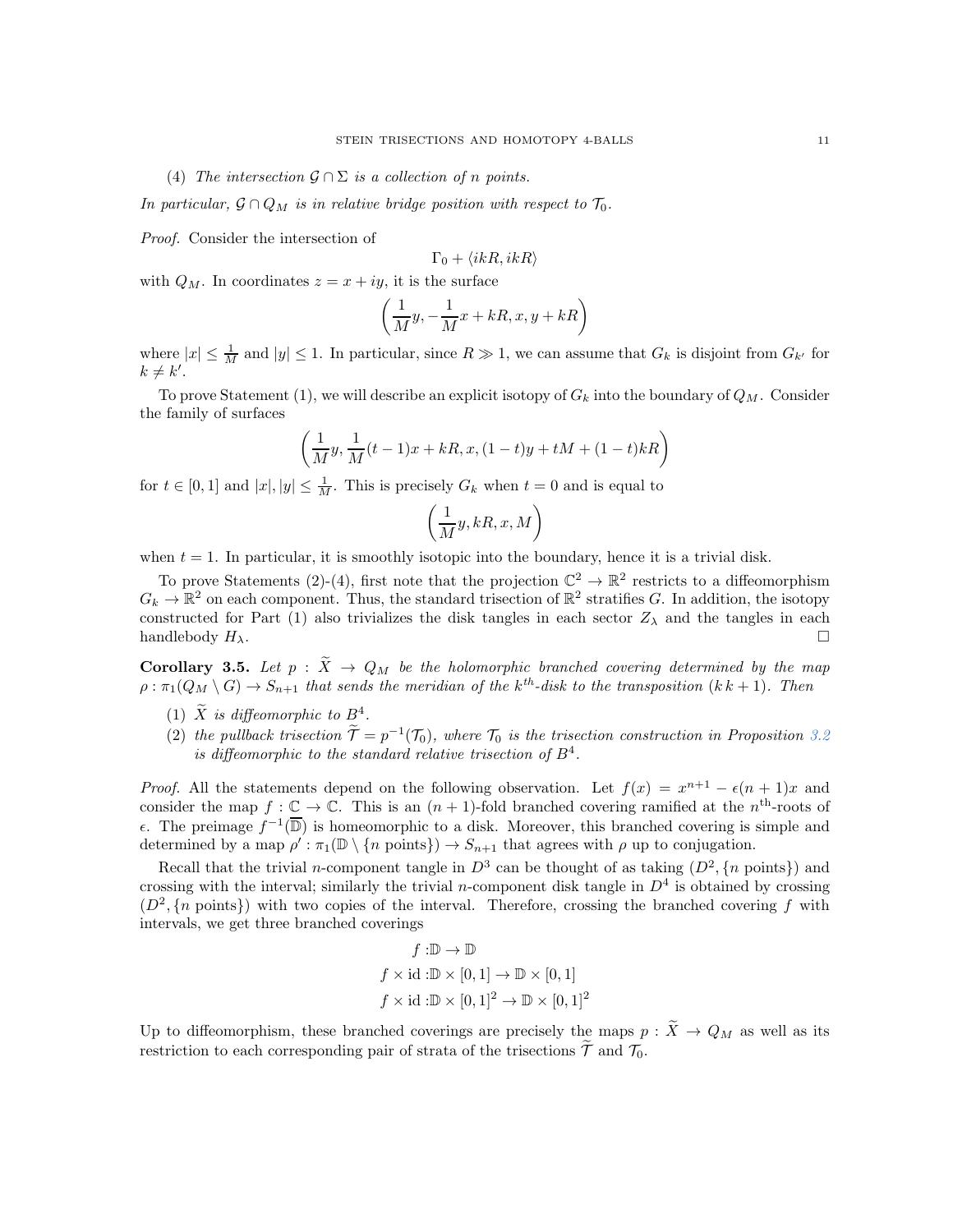In particular

$$
p^{-1}(\Sigma) \cong D^2
$$
  
\n
$$
p^{-1}(H_\lambda) \cong D^3
$$
  
\n
$$
p^{-1}(Q_M) \cong D^4
$$
  
\n
$$
p^{-1}(Q_M) \cong D^4
$$

and  $\widetilde{\mathcal{T}}$  is a  $(0,0;0,1)$ -relative trisection of  $D^4$ , which is the standard trisection of the 4-ball.

3.4. Pleating. Finally, we modify the branched coverings to induce stabilizations of the Stein trisections. In particular, we can perform a bridge perturbation by an isotopy that pleats the branch locus. This is accomplished by replacing the linear graphs of the previous subsection with cubic graphs.

Set

$$
C = (i\epsilon(z^3 - z), z)
$$
  
=  $(\epsilon(y^3 + (1 - x^2)y), \epsilon(x^3 - (1 + y^2)x, x, y)$ 

and let  $\mathcal{C}_{\theta}$  denotes its rotation by the angle  $\theta$ .

<span id="page-11-0"></span>**Proposition 3.6.** Choose  $\lambda \in \{1, 2, 3\}$  and define  $\theta_{\lambda} = \frac{2\pi}{3}\lambda$ . The surface

$$
\widetilde{\mathcal{G}} = \mathcal{C}_{\theta_{\lambda}} + \langle 0, 1 + \epsilon' \rangle
$$

is in relative bridge position with respect to  $\mathcal{T}_0$ . Moreover, it is a sector- $\lambda$  bridge perturbation of  $\Gamma_{\theta_{\lambda}}$ .

Proof. We assume that  $\lambda = 3$  so  $\theta = 2\pi$  and the rotation is trivial. The remaining cases follow by cyclic symmetry.

Projecting away the first imaginary coordinate, we can view the image of  $\widetilde{G} \subset \mathbb{R} \times \mathbb{C}$ , which is

$$
(\epsilon(y^3 + (1 - x^2)y, x, y)
$$

This is exactly the local model of a finger perturbation (Section [2.6\)](#page-7-1).

# 3.5. Proof of main theorem. We can now prove Theorem [3.1.](#page-8-1)

*Proof of Theorem [3.1.](#page-8-1)* Let  $\mathcal T$  be a relative trisection of  $B^4$  that is obtained from the standard trisection of  $B^4$  by  $n = n_1 + n_2 + n_3$  interior stabilizations, where  $k_{\lambda}$  is the number of stabilizations in sector  $\lambda$ .

By Corollary [3.5,](#page-10-0) we have an  $(n + 1)$ -fold holomorphic branched covering

$$
p:X\to Q_M
$$

that pulls back the standard Stein trisection on  $Q_M$  to a Stein structure on the standard relative trisection of  $\tilde{X} \cong B^4$ . This branched covering is ramified over *n* disks in relative bridge position. By Proposition [3.6,](#page-11-0) we can modify the branch locus by bridge perturbations. Specifically, for each  $\lambda$ , we can choose  $n_{\lambda}$  disks and perform a sector- $\lambda$  bridge perturbation.

This yields a new branched covering

$$
p': \widetilde{X}' \to Q_M
$$

Since the branch locus is still holomorphic, Theorem [3.3](#page-9-1) implies that  $\pi'^{-1}(\mathcal{T})$  is a Stein trisection and Theorem [2.20](#page-7-0) implies that this smooth trisection is obtained by a  $(n_1, n_2, n_3)$  interior stabilization of the standard relative trisection.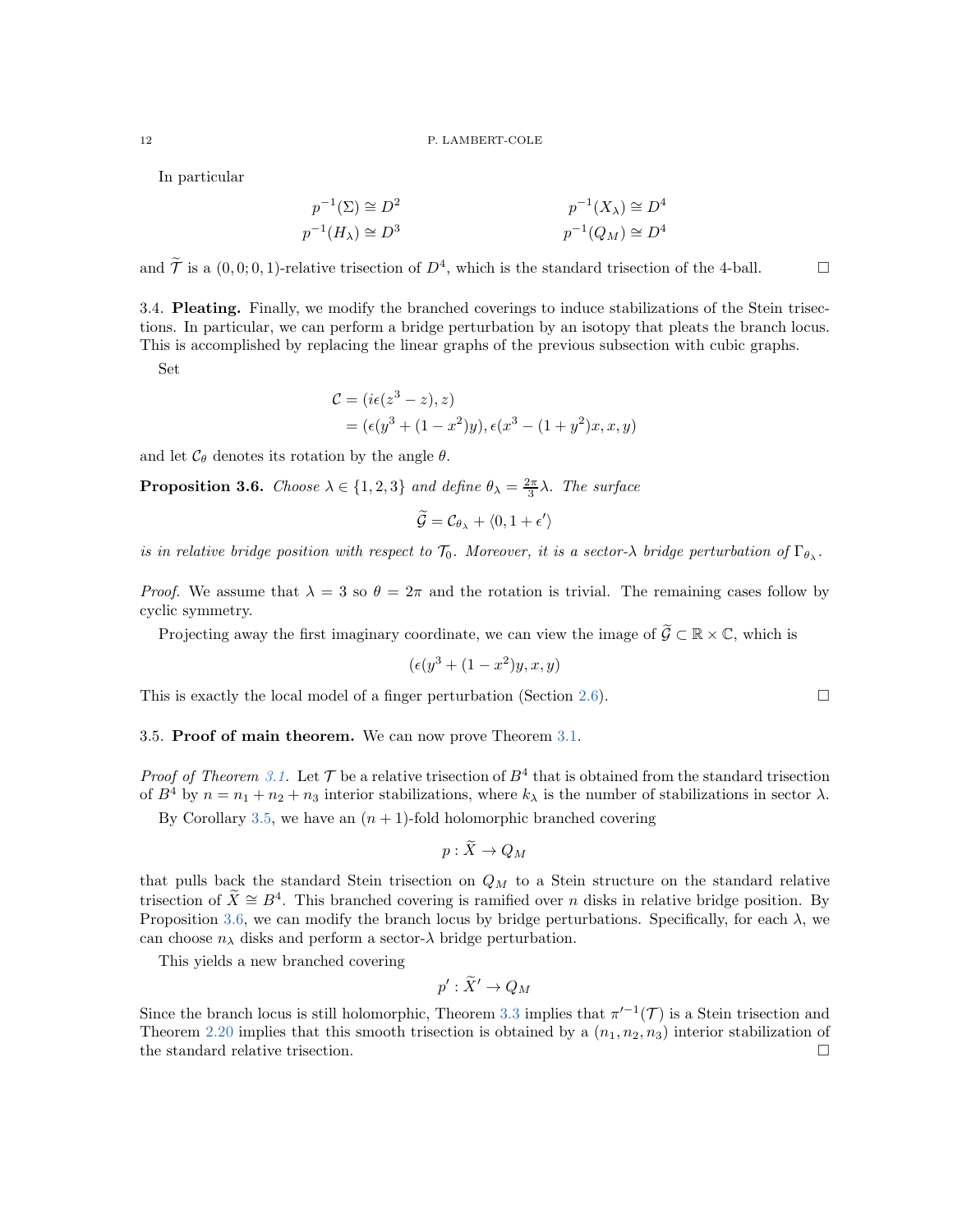#### STEIN TRISECTIONS AND HOMOTOPY 4-BALLS 13

### 4. Reducible trisections

Recall that trisections can be interpreted as 4-dimensional analogues of Heegaard splittings of 3 manifolds. Meier, Schirmer and Zupan extended the well-known notion of reducible Heegaard splittings to define reducible trisections [\[MSZ16\]](#page-16-3).

4.1. Reducible Heegaard splittings. First, we recall the definition of reducibility in dimension 3 and state an easy result for parallelism.

**Definition 4.1.** A Heegaard splitting  $Y = H_\alpha \cup_\Sigma H_\beta$  is *reducible* if there is an essential simple closed curve  $\delta \subset \Sigma$  that bounds a disk in both handlebodies.

Note that if a Heegaard splitting is reducible, then the union of the two disks bounded by  $\delta$  is an embedded 2-sphere bisected by the Heegaard splitting. Moreover, this 2-sphere is uniquely determined up to isotopy by the curve  $\delta$ .

Conversely, given any 2-sphere we can find a Heegaard splitting that bisects it.

<span id="page-12-1"></span>**Lemma 4.2.** Suppose that  $S \subset Y$  is a separating 2-sphere. There exists a reducible Heegaard splitting  $Y = H_\alpha \cup_{\Sigma} H_\beta$  such that S intersects  $\Sigma$  along a separating, essential simple closed curve  $\delta$ .

*Proof.* The 2-sphere S determines a connected sum decomposition  $Y = Y_1 \#_S Y_2$ . We can construct the required Heegaard splitting of Y by finding Heegaard splittings  $Y_1 = H_{\alpha,1} \cup_{\Sigma_1} H_{\beta,1}$  and  $Y_2 =$  $H_{\alpha,2} \cup_{\Sigma_2} H_{\beta_2}$  and taking their connected sum. Up to homeomorphism, the separating 2-sphere S will intersect  $\Sigma$  along the curve  $\gamma$  that determines the connected sum  $\Sigma = \Sigma_1 \#_{\delta} \Sigma_2$ .

**Remark 4.3.** Note that Haken's Lemma implies something stronger: if  $S$  is an essential 2-sphere in Y, then every Heegaard splitting of Y is reducible. Currently, there is no 4-dimensional generalization of Haken's lemma to trisections of 4-manifolds.

# 4.2. Reducible trisections.

<span id="page-12-2"></span>**Definition 4.4.** Let  $S \subset \#_k S^1 \times S^2$  be a smoothly embedded 2-sphere and let  $B \subset \natural_k S^1 \times B^3$  be a properly embedded, smooth 3-ball with boundary S. We say that B is standard if  $\#_k S^1 \times S^2 \setminus B$  has a handle decomposition consisting of only 0- and 1-handles.

<span id="page-12-0"></span>**Lemma 4.5.** Let  $S \subset \#_k S^1 \times S^2$  be a smoothly embedded 2-sphere.

- (1) S bounds a standard  $B^3$  in  $\natural_k S^1 \times B^3$ .
- (2) Let  $B_1, B_2$  be standard 3-balls with boundary S. Then there exists a diffeomorphism of pairs  $(\natural_k S^1 \times B^3, B_1) \cong (\natural_k S^1 \times B^3, B_2)$  that is the identity on the boundary.

*Proof.* Identify  $\#_k S^1 \times S^2$  with  $\partial \natural_k S^1 \times B^3$ . The latter has a handle decomposition consisting of one 0-handle and k 1-handles. By a result of Laudenbach [\[Lau73\]](#page-16-16), we can perform a sequence of handle slides and isotopies so that  $S$  is disjoint from the belt spheres of the 1-handles. In particular, we can assume S lies in the boundary of the 0-handle. Now we can add a canceling pair of  $0/1$ -handles and isotope S to agree with the belt sphere of the 1-handle. The standard  $B<sup>3</sup>$  it bounds is the cocore of this 1-handle.

Part  $(2)$  is a restatement of the well-known theorem of Laudenbach and Poénaru [\[LP72\]](#page-16-2) that the 3and 4-handles of a smooth 4-manifold are attached uniquely, up to diffeomorphism.  $\Box$ 

**Definition 4.6** ([\[MSZ16\]](#page-16-3)). A trisection  $\mathcal{T}$  of X is *reducible* if there exists an essential simple closed curve  $\delta$  in  $\Sigma$  that bounds a disk  $V_{\lambda}$  in each 3-dimensional handlebody  $H_{\lambda}$  of the trisection.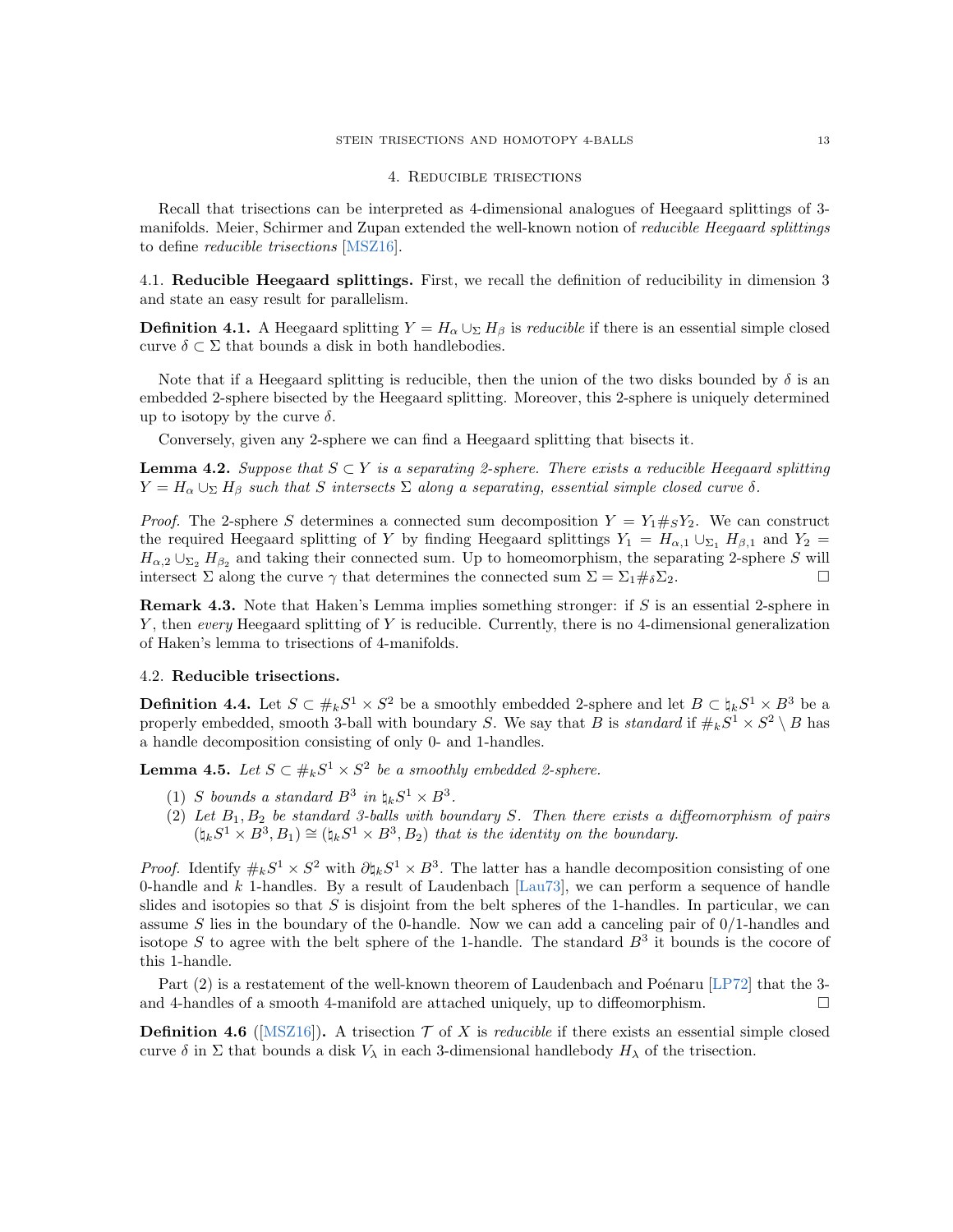Applying Lemma [4.5](#page-12-0) in each sector of a reducible trisection, we obtain the following proposition.

**Proposition 4.7.** Let T be a reducible trisection. Let  $\delta$  denote a reducing curve and let  $V_{\lambda} \subset H_{\lambda}$ denote compressing disks bounded by  $\delta$  Then

- (1) The union  $S_\lambda = V_\lambda \cup V_{\lambda-1}$  is an embedded 2-sphere that bounds a standard 3-ball  $B_\lambda \subset X_\lambda$ .
- (2) The union  $B_1 \cup B_2 \cup B_3$  is homeomorphic to  $S^3$  and is exactly the standard trisection of  $S^3$

Moreover this 3-sphere is unique up to diffeomorphism.

Conversely, given any 3-sphere in a 4-manifold, we can find a reducible trisection that trisects it.

<span id="page-13-0"></span>**Lemma 4.8.** Let  $X$  be a closed, smooth, oriented  $\sharp$ -manifold and  $S$  denote a smoothly embedded, separating  $S^3$  in X. There exists a reducible trisection  $\mathcal T$  of X such that S intersects:

- (1) the central surface along an essential separating simple closed curve  $\delta$ ,
- (2) each 3-dimensional handlebody  $H_{\lambda}$  along a single disk  $D_{\lambda}$  with boundary  $\delta$ ,
- (3) each 4-dimensional handlebody  $X_\lambda$  along a single standard 3-ball  $B_\lambda$  with boundary  $D_\lambda \cup D_{\lambda+1}$ .

In particular,  $\mathcal T$  induces the standard trisection on  $S$ .

*Proof.* As in the proof of Lemma [4.2,](#page-12-1) we take the connected sum decomposition  $X = X_1 \#_S X_2$ , then trisect each factor and take the connected sum of trisections.

**Definition 4.9.** A smoothly embedded, separating 3-sphere  $S \subset X$  is standard with respect to a trisection  $\mathcal T$  if it intersects the trisection as in Lemma [4.8.](#page-13-0)

**Lemma 4.10.** Let  $\mathcal T$  be a reducible trisection

- (1) Every stabilization of  $\mathcal T$  is reducible.
- (2) If a 3-sphere S is standard with respect to  $\mathcal{T}$ , then up to isotopy we can assume it is standard with respect to every stabilization of  $\mathcal T$ .

Proof. Stabilization is well-defined and can be assumed to happen in the neighborhood of some point away from the curve  $\delta$  (see the discussion after [\[GK16,](#page-16-9) Definition 8]).

Finally, standard 3-spheres are determined up to diffeomorphism by their intersection with the spine of the trisection.

**Proposition 4.11.** Suppose that  $S_1, S_2$  are standard  $S^3$ 's in X with respect to a trisection  $\mathcal{T}$  and suppose that  $S_1 \cap \Sigma$  and  $S_2 \cap \Sigma$  are isotopic in  $\Sigma$  to the same simple closed curve  $\delta$ . There is a diffeomorphism  $\phi: X \to X$  fixing  $\mathcal T$  and such that  $\phi(S_1) = S_2$ .

*Proof.* By assumption, the curve  $\delta$  bounds a disk  $V_{\lambda}$  in  $H_{\lambda}$  that is unique up to isotopy. Thus, by an isotopy, we can assume that  $S_1$  and  $S_2$  have the same intersection with the spine of the trisection. Let  $A_{\lambda} = V_{\lambda} \cup V_{\lambda+1} \subset Y_{\lambda} = \partial Z_{\lambda}$ . By assumption,  $A_{\lambda}$  bounds a pair of standard 4-balls  $B_{\lambda} = S_1 \cap Z_{\lambda}$ and  $B'_{\lambda} = S_2 \cap Z_{\lambda}$ ; by an isotopy we can assume these agree in a tubular neighborhood of the spine. But these are diffeomorphic by Lemma [4.5.](#page-12-0) This diffeomorphism on the sectors can be glued to give a diffeomorphism of X sending  $S_1$  to  $S_2$ .

**Remark 4.12.** Budney and Gabai found knotted 3-balls in  $S<sup>4</sup>$  [\[BG19\]](#page-16-17). Thus, we have taken care to work up to diffeomorphism and not ambient isotopy.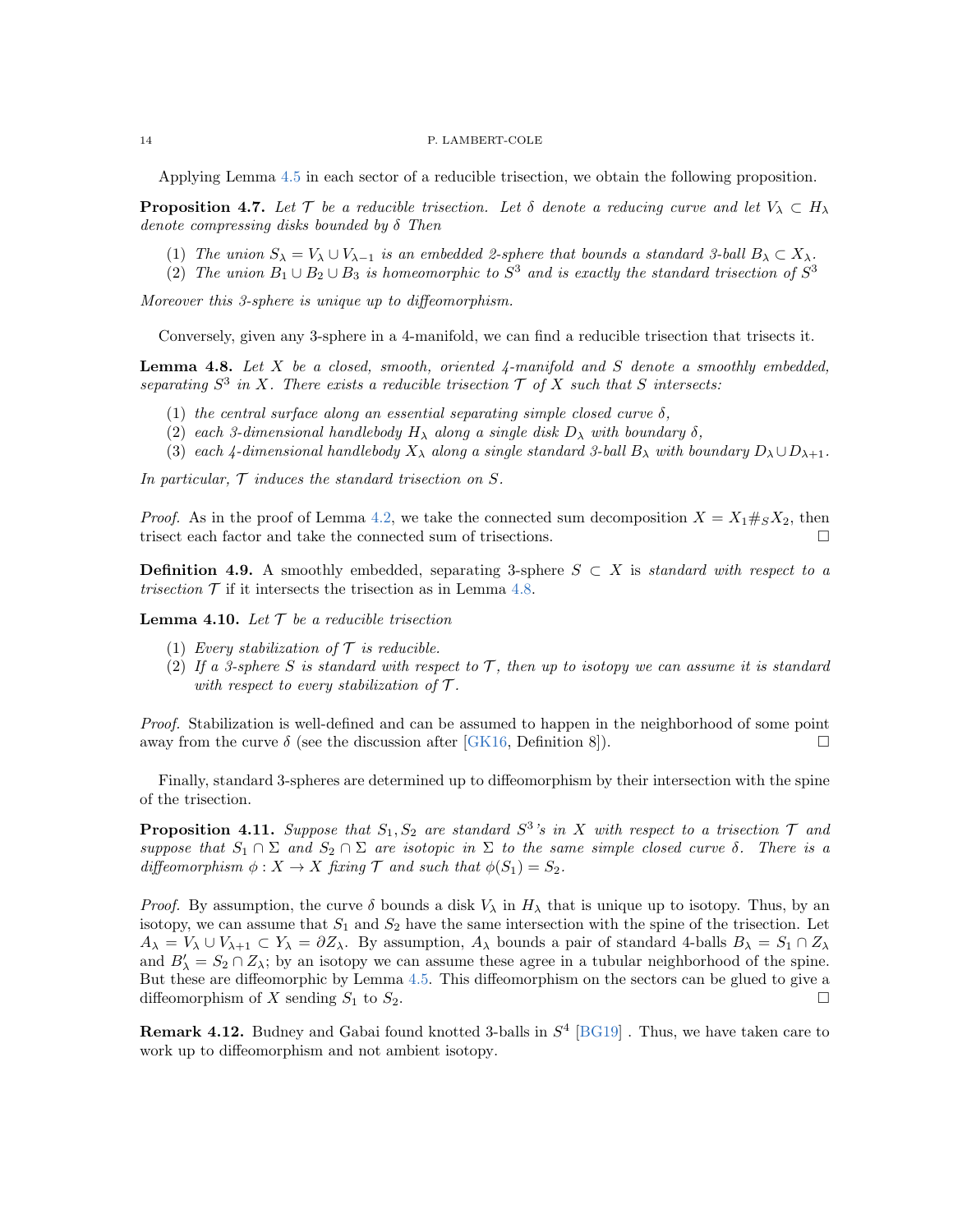### 5. Reconstructing homotopy 4-balls

<span id="page-14-0"></span>In this section, we will generalize and let X be any Stein surface, not just one diffeomorphic to  $B<sup>4</sup>$ . In particular, the reconstruction does not depend upon the underlying smooth topology of X.

<span id="page-14-2"></span>**Theorem 5.1.** Let X be a Stein surface, let B be a homotopy  $4$ -ball embedded in X with smooth boundary S, and let  $\mathcal{T} = (X_1, X_2, X_3)$  be a Stein trisection of X that is reducible with respect to S. There exists a triple of pseudoconvex domains  $Z_{\lambda} \subset X_{\lambda}$  such that  $Z = Z_1 \cup Z_2 \cup Z_3$  is diffeomorphic to B.

5.1. Setup. To set up notation

- $\mathcal{T}^0 :=$  the induced relative trisection decomposition  $B = B_1 \cup B_2 \cup B_3$ 
	- $\delta :=$  the reducing curve in the central surface  $\Sigma$
- $\Sigma^0 :=$  the genus g' central surface of the relative trisection  $\mathcal{T}^0$ ,

 $V_{\lambda}$  := the compressing disk in  $H_{\lambda}$  bounded by  $\delta$ 

 $S_{\lambda} :=$  the 2-sphere  $V_{\lambda} \cup V_{\lambda+1}$  in  $\partial X_{\lambda}$ 

 $H^0_\lambda :=$  the genus  $g'$  handlebody bounded by  $V_\lambda \cup \Sigma^0$ 

- $\mathcal{S} :=$  the spine  $V_1 \cup V_2 \cup V_3$  of the reducing 3-sphere
- $D_{\lambda}$  := the standard 3-ball  $X_{\lambda} \cap \partial B$ , which is bounded by  $S_{\lambda}$
- $B_{\lambda} :=$  the sector of B, which is bounded by  $D_{\lambda} \cup H_{\lambda-1}^0 \cup H_{\lambda}^0$

5.2. Reconstruction. Let  $M_0$  denote the 3-sphere and  $M_k$  denote the connected sum of k copies of  $S^1 \times S^2$ . The following lemma follows from the prime decomposition of 3-manifolds.

**Lemma 5.2.** The 2-sphere  $S_{\lambda}$  determines a connected sum splitting

$$
\partial X_{\lambda} = M_{k_{\lambda}} = M_{j_{1,\lambda}} \#_{S_{\lambda}} M_{j_{2,\lambda}}
$$

where  $k_{\lambda} = j_{1,\lambda} + j_{2,\lambda}$ .

Next, we apply filling by holomorphic disks to replace  $D_{\lambda}$ . We apply the main result of Bedford– Klingenberg.

<span id="page-14-1"></span>**Theorem 5.3** ([\[BK91\]](#page-16-7)). Let X be a 2-dimensional Stein manifold, let  $\Omega \subset \subset X$  be a strongly pseudoconvex domain with smooth boundary, and let S be a smoothly embedded 2-sphere in  $\partial\Omega$ . After a  $C^2$ -small perturbation of S, there is a smooth, properly embedded 3-ball  $D \subset \Omega$  such that

- $(1)$   $S = \partial D$
- $(2)$  D is the disjoint union of holomorphic disks
- (3) S is foliated by the boundaries of the holomorphic disks

In addition, the 3-ball  $\overline{D}$  is the envelope of holomorphy of S.

**Proposition 5.4.** There exists a domain  $Z_{\lambda} \subset X_{\lambda}$  such that

- (1)  $Z_{\lambda}$  and  $X_{\lambda} \setminus Z_{\lambda}$  are pseudoconvex
- (2)  $\partial Z_{\lambda} = \widetilde{D}_{\lambda} \cup H_{\lambda-1}^0 \cup H_{\lambda}^0$ , where  $\widetilde{D}_{\lambda}$  is a 3-ball in  $X_{\lambda}$  with boundary  $S_{\lambda}$ .

*Proof.* The domain  $X_{\lambda}$  is an analytic polyhedron. Consequently, it has a Stein neighborhood basis and we can arbitrarily approximate it from the outside by a Stein domain  $X_\lambda$  with smooth, strictly pseudoconvex boundary. We can approximate  $S_\lambda$  by a 2-sphere in  $\partial \tilde{X}_\lambda$  and fill by 3-ball foliated by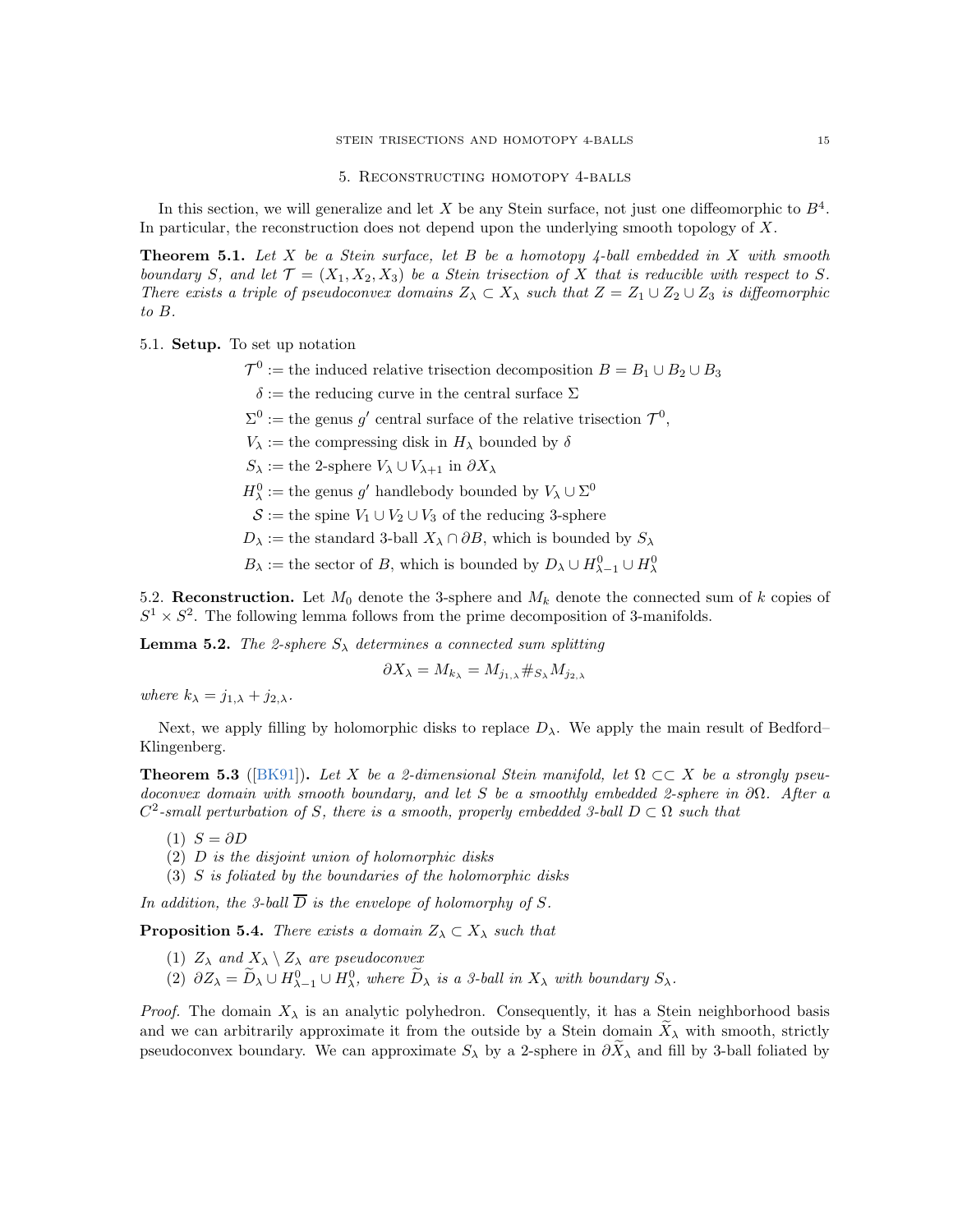holomorphic disks (Theorem [5.3\)](#page-14-1). This 3-ball is pseudoconvex from both sides, so it decomposes  $X_{\lambda}$ into two pseudoconvex pieces. We can then intersect these pieces with  $X_{\lambda}$  and let  $Z_{\lambda}$  denote the component with the specified boundary.

The pseudoconvexity of  $Z_{\lambda}$  and its complement determine their smooth topology.

**Proposition 5.5.** The domain  $Z_{\lambda}$  is diffeomorphic to  $\natural_{j_2} S^1 \times B^3$  and its complement  $X_{\lambda} \setminus Z_{\lambda}$  is diffeomorphic to  $\natural_{j_1} S^1 \times B^3$ .

*Proof.* By Lemma [4.2,](#page-12-1) the boundary  $\partial Z_{\lambda}$  is homeomorphic to  $\#_{j_{2,\lambda}} S^1 \times S^2$ . After smoothing the boundary, we have that  $Z_{\lambda}$  is a Stein filling of its boundary. The 3-manifold  $\#_{j_2,\lambda} S^1 \times S^2$  admits a unique tight contact structure, which has a unique minimal Stein filling by  $\sharp_{j_2,\lambda} S^1 \times B^3$  (up to diffeomorphism) [\[CE12,](#page-16-18) Chapter 16]. Clearly  $Z_{\lambda}$  is minimal since  $X_{\lambda}$  is minimal. The smooth topology of the complement is determined similarly.

Applying Definition [4.4,](#page-12-2) we obtain the following corollary.

**Corollary 5.6.** The 3-ball  $\widetilde{D}_{\lambda}$  is a standard 3-ball.

Moreover, since  $B^3 \cong D^2 \times [0, 1]$  we also obtain the following corollary by definition.

**Corollary 5.7.** The decomposition  $Z = Z_1 \cup Z_2 \cup Z_3$  is a relative trisection with spine  $H_1^0 \cup H_2^0 \cup H_3^0$ .

The final piece is the proof of Theorem [5.1](#page-14-2) is the following proposition.

**Proposition 5.8.** The 4-manifolds  $B$  and  $Z$  are diffeomorphic.

Proof. These two 4-manifolds admit relative trisections with identical spines. Since the spine determines the trisected 4-manifold up to diffeomorphism, this implies that B and Z are diffeomorphic.  $\square$ 

5.3. Shilov boundary criterion. Let  $S = V_1 \cup V_2 \cup V_3$  be the trisection spine.

*Proof of Theorem [1.4.](#page-1-0)* Each  $Z_{\lambda}$  is pseudoconvex. Therefore we can choose a continuous plurisubharmonic function  $G_{\lambda}: \Omega \to \mathbb{R}_{\geq 0}$  such that  $Z_{\lambda} = G_{\lambda}^{-1}(0)$ . We can glue these together to get an uppersemicontinuous function  $G : \Omega \to \mathbb{R}_{\geq 0}$  by setting

$$
G(z) := \begin{cases} \max(G_1, G_2, G_3) & z \in \Sigma \\ \max(G_{\lambda}, G_{\lambda - 1}) & z \in H_{\lambda} \\ G_{\lambda} & z \in \text{interior of } X_{\lambda} \end{cases}
$$

This function is upper semicontinuous and satisfies  $Z = G^{-1}(0)$ . Since plurisubharmonicity is a local and open condition, it is plurisubharmonic on the complement of the spine.

Now suppose that S is the Shilov boundary of Z for some domain  $Z \subset \Omega$ . For each  $z \in \mathcal{S}$ , we can choose a holomorphic function  $f_z$  on  $\Omega$  that satisfies  $|f_z(z)| = |f_z|_Z = 1$ . Define the continuous, plurisubharmonic function

$$
h = \max_{z \in \mathcal{S}} |f_z| - 1
$$

By construction, we have that  $h(Z) \subset [-1,0]$ . Define  $\phi_c = \max(G, Ch)$ . For  $C \gg 0$ , this is plurisubharmonic with  $\phi_C^{-1}(0) = Z$ . In particular, Z is pseudoconvex and therefore diffeomorphic to a standard  $\Box$